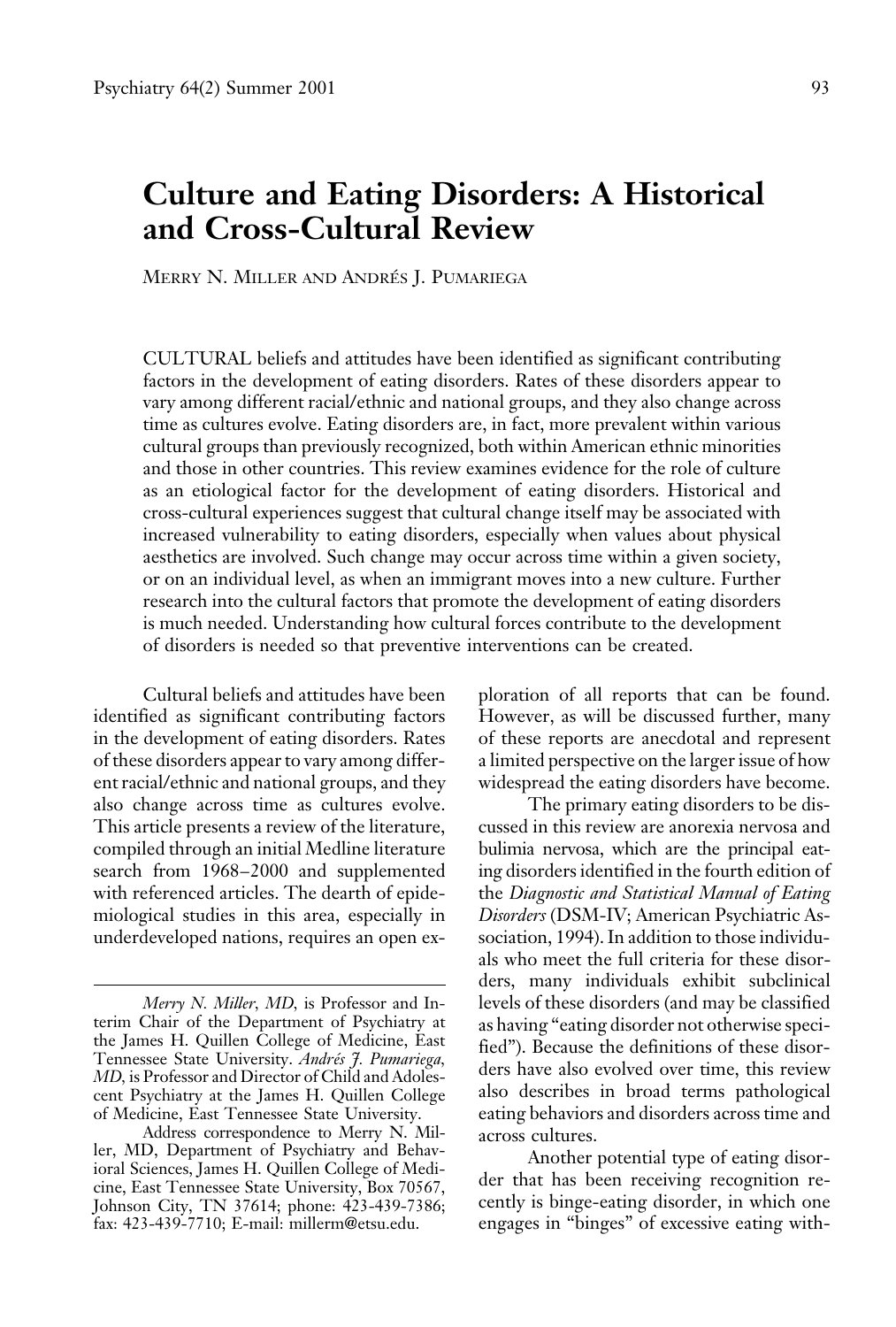94 MILLER AND PUMARIEGA

out a compensatory behavior to eliminate the (Hawkins, Turell, and Jackson 1983; Maloney, binge-eating disorder typically develop obe- behavior is now believed to sometimes be the ated with obesity. However, it is fallacious to disorder. In addition, certain subpopulations assume that all obesity is secondary to binge- such as ballerinas and models have been assoeating disorder, as is known from genetic stud- ciated with particularly high risk for developies of obesity. There is a need for more study ing eating disorders due to heightened levels der and obesity (Greeno, Wing, and Shiffman 1980; Russell 1985). Thus changing socioculfurther study (Striegel-Moore, Wilfley, Pike, disorders for American and Western women. Dohm, and Fairburn 2000). There may be Men have been less likely to develop cross-cultural issues as individuals move from eating disorders (Walsh 1997), which is contraditional non-Western dietary and activity sistent with the lower level of social emphasis patterns into Western cultures. This review on male body weight and shape (Rolls, Fedorfocuses primarily on the former two condi- off, and Guthrie 1991). Those men who detions, because these have traditionally been velop eating disorders closely resemble female identified as the eating disorders, but it is eating disorder patients in terms of their disworth noting that binge-eating disorder is an- satisfaction with body image (Olivardia, Pope, other eating disturbance that has recently Mangweth, and Hudson 1995), and again cerbeen conceptualized. tain subpopulations of men such as male wres-

within Western societies has been identified as eating disorders has also been suggested (Cara possible factor leading to the development lat and Camargo 1991; Herzog, Newman, and of anorexia nervosa (Bruch 1962). Garner, Warshaw 1991; Silberstein, Mishkind, Strie-Garfinkel, Schwartz, and Thompson (1980) gel-Moore, Timko, and Rodin 1989), which demonstrated an increasing gap between the may reflect a male subculture that places them weights of women in the general population more at risk for disordered eating though its versus the weights of women who serve as role emphasis on appearance and slimness (Silbermodels for attractiveness. The mass media has stein et al. 1989). been blamed by many for a possibly pathogenic Although contemporary emphasis on role in promoting attitudes about body and self the Western ideal of beauty has been blamed that enhance the risk for developing an eating for increases in the prevalence of eating disordisorder (Becker and Hamburg 1996; Stice, ders across the last several decades, a more Schupak-Neuberg, Shaw, and Stein 1994). thorough review of history reveals that these

has changed, women in this society show increasing evidence of dissatisfaction with their bodies and pressure to conform to this ideal. **HISTORICAL PERSPECTIVE ON** Increases in the number of diet articles (Gar- **ANOREXIA NERVOSA** ner et al. 1980) and in dieting behavior (Nylander 1971) even among preadolescent girls **History shows that disordered eating** 

food such as purging (DeZwaan, Mitchell, McGuire, Daniels and Specker 1989) reflect Raymond, and Spitzer 1994). Individuals with reactions to this dissatisfaction. Such dieting sity and the health problems that are associ- precursor to the development of an eating of the boundary between binge-eating disor- of pressure for thinness (Garner and Garfinkel 2000). Racial differences are beginning to be tural factors have been identified as the most identified in binge-eating disorder and merit plausible explanation for rising rates of eating

tlers and jockeys appear to be at increased risk of developing an eating disorder because their **ROLE OF WESTERN IDEALS** professions require weight restriction (Mickalide 1990). A possible association between The idealization of the thin body type male homosexuality and the development of

As the image of beauty that is promoted disorders have been present in other eras.

behaviors have been reported since ancient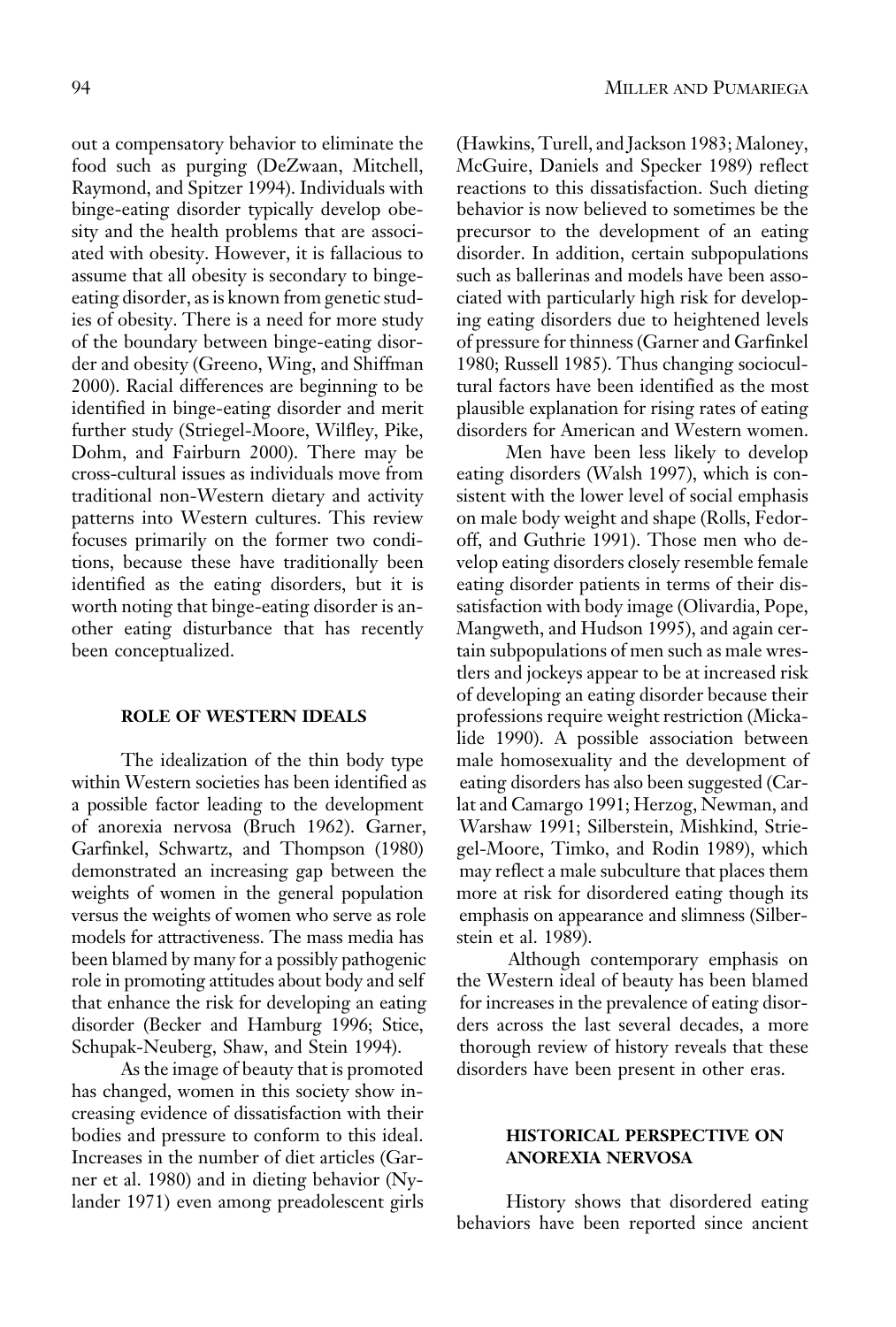times in history and in other cultures, such as vosa today (Sheehan and Summers 1948). with early Christians and in "gnostic cults" Psychological hypotheses about the

the Dark Ages, a series of disasters led to a sion to the oral stage of development (Sheehan period in which hunger and deprivation were and Summers 1948; Waller, Kaufman, and widespread; during this period willfull self-star- Deutsch 1940). The advent of object relations vation appears, with a few exceptions, to have theory and its focus on the role of early infantbeen absent (Bemporad 1996). Later, during parent interactions on personality developthe late Middle Ages and the early Renaissance ment led to a reformulation of the dynamic periods, self-starvation that was spiritually mo- underpinnings of eating disorders. Bruch tivated reappeared, with many women who fas- (1973) and Selvini-Palazzoli (1963) were the ted acquiring the status of saints in the Roman first both to emphasize the anorexics' lack of Catholic Church (Bell 1985). a sense of autonomy and differentiation from

gradual transformation took place in the inter- result of their inability to master adolescent pretations that were made of fasting women. separation and individuation. They also placed During the Reformation, the belief developed a parallel emphasis on a more transactional that instead of being "holy," such starving psychotherapy with a focus on self-other difwomen were possessed by the devil. At times ferentiation. Other theorists similarly emphaself-starvation was seen as a source of enter- sized the theme of conflicts over separation tainment (Bergh and Sodersten 1998). Later and individuation from the family perspective these fasting women were seen to sometimes (Minuchin, Rosman, and Baker 1978; Selvinibe frauds. In time they came to be seen as Palazzoli 1963). Bruch (1985) went on to comphysically or mentally ill, much as they are ment on how patients with eating disorders

ued thinness. During the 19th century, the "me too" quality and were not as sincere in "tubercular look" was idealized, and it was their pursuit of thinness and control. considered glamorous to look sickly (Sontag 1978). Anorexia nervosa became recognized **HISTORICAL PERSPECTIVES** as a medical disorder in the late 19th century **ON BULIMIA** (Silverman 1997). Its similarity to pituitary atrophy lead investigators to search for neuro- Earlier psychodynamic theorists treated endocrine causes and mechanisms, a search binge purging as part of the symptom complex

times in some cultures, but their apparent fre- that is very much alive today (Brumberg 1988; quency has varied greatly over time. Ancient Gold et al. 1986). However, it was recognized Greek and Egyptian cultures have records that that anorexia differs clinically in significant indicate ritual fasting for brief periods, but no ways from the presentation of pituitary disprolonged fasting as is seen in anorexia ner- ease, especially the patient's course of illness, vosa is suggested in their records. A spiritually physical manifestations, and level of distress. motivated asceticism in ancient Eastern reli- Additionally, it is noteworthy that these origigions led to self-starvation that resembles an- nal descriptions from the turn of the century orexia nervosa today (Bemporad 1996). Fur- did not include a fear of fat, which is considther examples of asceticism are found at other ered central to the diagnosis of anorexia ner-

(Lacey 1982), who engaged in severe fasting causation of anorexia nervosa dominated the as a radical reaction against the hedonism and first half of the 20th century. These began materialism of that age. This spiritual motiva- with the early psychodynamic theorists' focus tion contrasts sharply with the desire for thin- on unconscious conflicts about sexuality and ness that is believed to be a fundamental char- wishes for oral impregnation (in the context acteristic of anorexia in the DSM-IV. of then prevailing cultural mores about sexual-In contrast, during the following era of ity), as well as adolescent rebellion and regres-During the 17th and 18th centuries, a their mother and their search for control as a regarded today (Bemporad 1996). in this era did not present with the same need Other periods in history have also val- for control and mastery but demonstrated a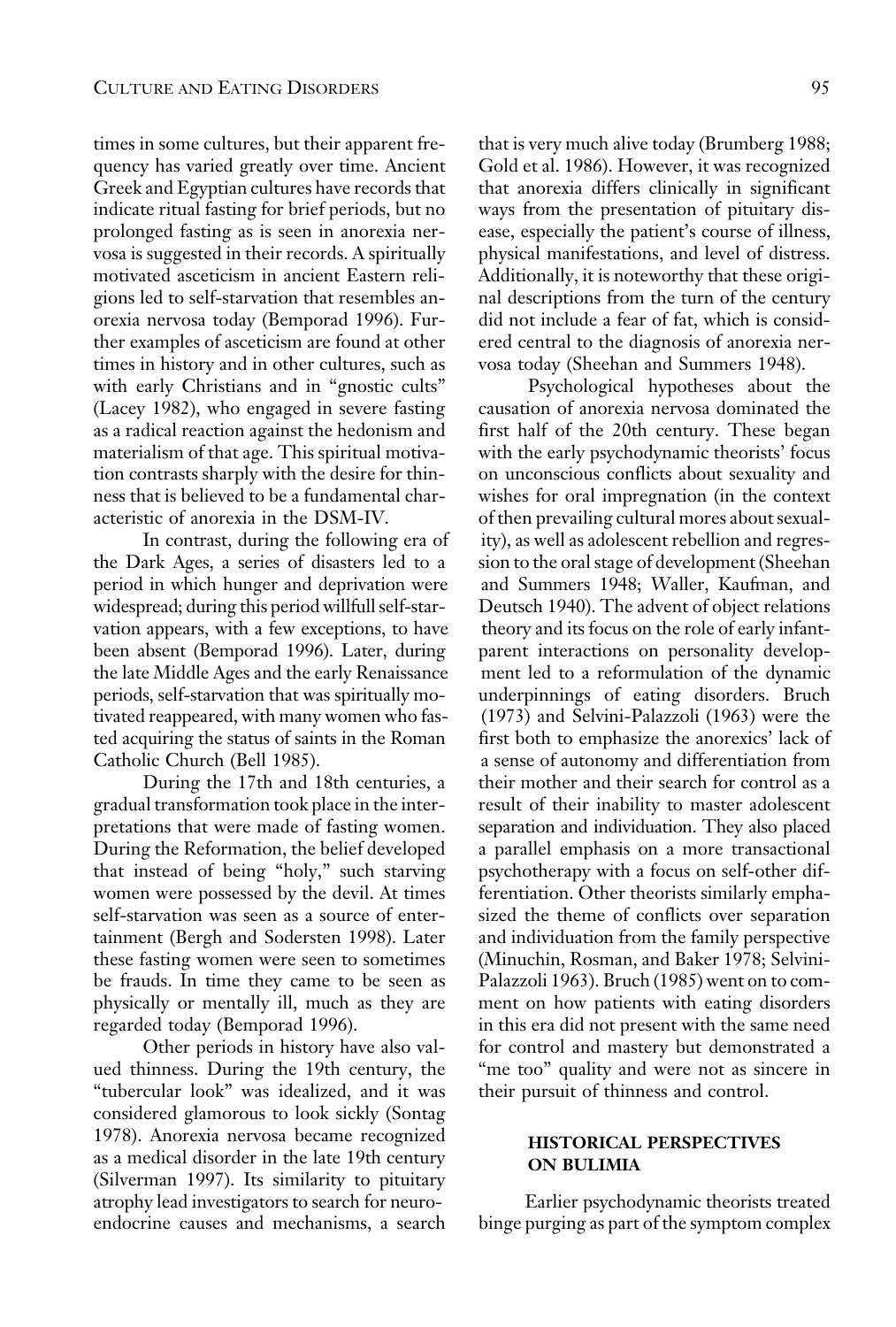found in anorexia nervosa, with a focus on the pathology. It has previously been believed that symbolic significance of the behaviors in- eating disorders occurred almost exclusively in volved (search for oral comfort, rejection of upper socioeconomic groups within Western oral impregnation, or ejection of the internal- nations (Bruch 1973), and most research sugized maternal image; Swift and Letven 1984). gests that eating disorders continue to be Bulimia nervosa as a separate diagnostic entity found predominantly among White individuwas only first identified in 1979, and there has als in Western-oriented countries (Altabe been some speculation that it may represent 1996; Thompson 1996). However, evidence a new disorder rather than one that was pre- is now emerging that eating disorders in fact viously overlooked (Russell 1979). This prem- occur in a wide range of ethnic, cultural, and ise, however, is not supported by review of socioeconomic groups within the United historical precedents, and cultural forces can States, with estimates of the prevalence of anbe observed to play a role in the appearance orexia and bulimia in non-Caucasians ranging of bulimic behaviors throughout history. from 1% to 4%, depending on age, ethnicity,

self-deprivation described previously, other Early studies identified sociocultural historical accounts from ancient Egypt, Greece, factors within American society that are asso-Rome, and Arabia describe more hedonisti- ciated with the eating disorders. Eating disorcally driven behaviors which resemble bulimia ders had traditionally been associated with (Nasser 1993). Overeating and induced vomit- Caucasian upper socioeconomic groups, with ing in ancient times are well known and do a "conspicuous absence of Negro patients" not necessarily represent an ancient equivalent (Bruch 1966). Rowland (1970) found that a of bulimia nervosa (Russell 1997). In ancient higher proportion of individuals with eating Rome, vomitoriums were used for the purpose disorders from his clinical sample came from of swallowing an emetic after heavy feasting. lower-class (60%) and middle-class (34%) Excessive eating followed by habitual vomit- backgrounds, with a majority of Italian and ing was reportedly practiced by the wealthy Jewish individuals (17 of 30) and a high perelite at that time, which may represent a his- centage of Catholics (47%). He suggested that torical variant of bulimia that was promoted Jewish, Catholic, and Italian religious/cultural by social forces (Crichton 1996). In addition, origins may lead to a higher risk of developing Nasser (1993) has provided accounts of purg- an eating disorder due to cultural attitudes ing in ancient Egypt that was medically en- about the importance of food. The inferences dorsed. Again, this self-induced vomiting lacks drawn from these earlier studies were that eththe desire for thinness as a motivating force, nic and racial differences in the presence of and does not necessarily reflect an ancient form eating disorders were linked to socioeconomic of bulimia. It does suggest an early precedent status (SES). This has been disputed by more for bulimic behaviors. recent studies. Andersen and Hay (1985) com-

eating disorders may have been present for with eating disorders to each other and to 21 iors documented throughout most of history found no statistical differences in demo-

orders exists regarding contemporary social Freeman (1996) of research linking eating disfactors associated with the presence of this orders with high SES provided surprising re-

In contrast to the ascetically motivated and location of the subject (Dolan 1991).

Thus historical review suggests that pared 8 African Americans and 120 Caucasians thousands of years. Disordered eating behav- African American psychiatric controls. They raise much question about whether eating dis- graphic or clinical characteristics between the orders are in fact a product of current social two groups of patients except in age of onset pressures (Bemporad 1996). (older for African Americans, *p* < .025). However, they found that African Americans with eating disorders had a significantly higher so- **EATING DISORDERS AMONG** cioeconomic level than their non–eating dis- **ETHNIC MINORITY GROUPS** ordered controls ( $p < .01$ ) but no difference in Another controversy about eating dis- age of onset. A recent review by Gard and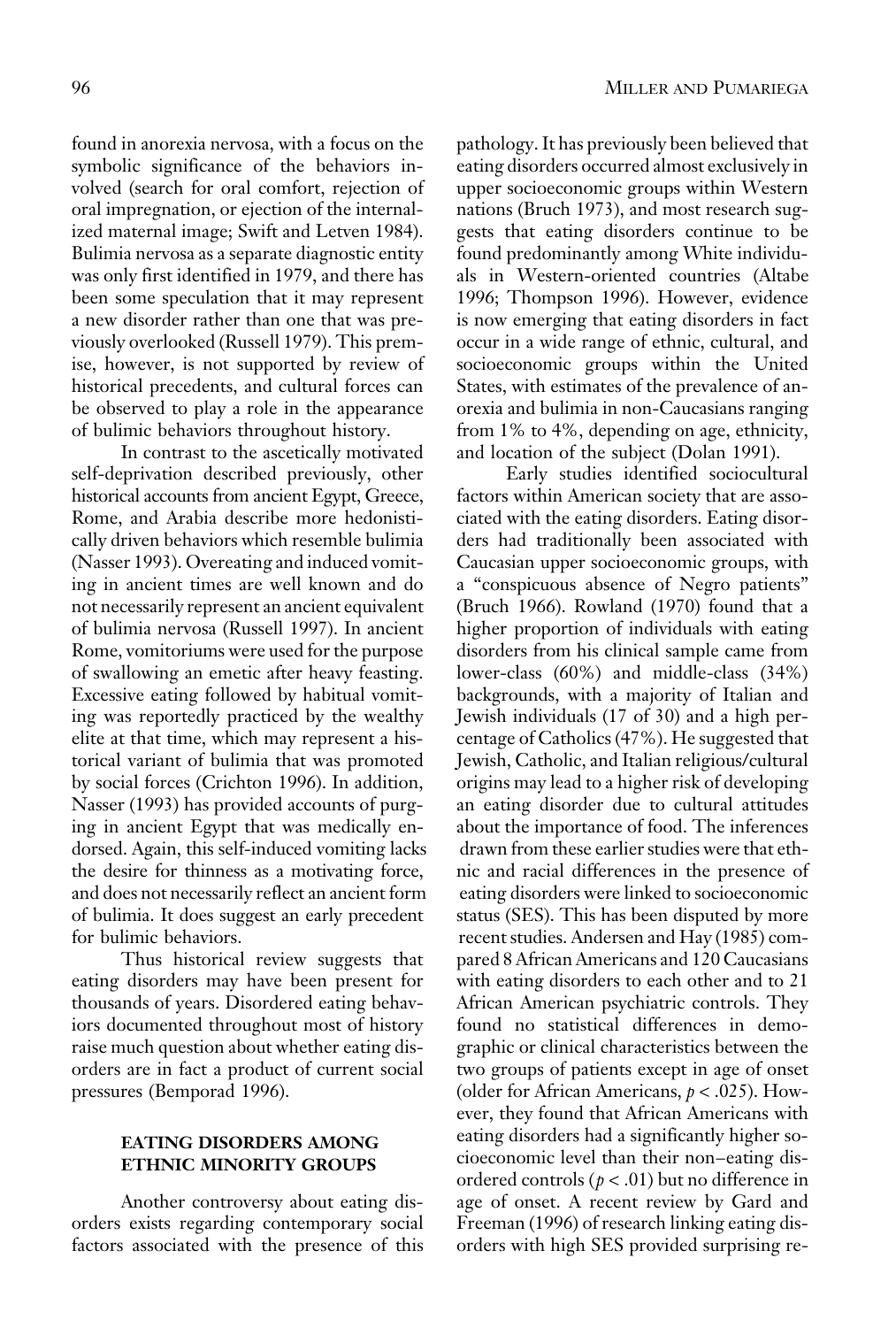sults. The purported relationship between an- at weight reduction. They found that African orexia nervosa and high SES was found to be American girls were taller and heavier than poorly demonstrated, and evidence was found their White counterparts but less dissatisfied to suggest that bulimia nervosa may actually with their weight, and significantly more Afriof eating disorders requires further study. (Rucker and Cash 1992; Thomas 1989).

demonstrated that African Americans have among African Americans is toward rising risk different attitudes about weight, body size, for eating disorders. A number of case reports and attractiveness than Caucasians, with over- in the 1970s and 1980s first pointed to an all less drive for thinness and greater accep- increasing frequency of eating disorders among tance of larger body proportions. Rucker and African Americans (Lawlor, Burket, and Hod-Cash (1992), in a study of 104 African Ameri- gin 1987; Pumariega, Edwards, and Mitchell can and White female college students using 1984; Robinson and Andersen 1985; Warren multiple standardized measures, found that and Vande Wiele 1973). More recently, for-White students held less favorable attitudes mal studies have confirmed this trend, with about body image  $(p < .02)$ , body size ideals white cultural norms having an increasing inthat were thinner than their perceived size fluence on African Americans. Abrams, Allen, (*p* < .001), and stricter criteria for perceived and Gray (1993) found that disordered eating body fatness (*p* < .02) than did African Ameri- among African Americans was related to ascans. Greenberg and LaPorte (1996) studied similation to Caucasian culture as measured by the attitudes of 63 African American and 116 the Racial Identity Attitude Scale for Blacks. A Euro-American males about the attractiveness survey of 2,161 readers of *Essence,* a popular of different female body forms using a series African American fashion magazine, found of silhouettes of different sizes. They found levels of abnormal eating attitudes and body that Euro-American men chose significantly dissatisfaction that were at least as high as thinner figures as their first choice  $(p < .05)$  a similar survey of Caucasian women. These and their first three choices  $(p = .003)$ , and included 53.6% who scored over the clinical they more frequently reported wishing that cut-off of the Eating Attitudes Test—26 their girlfriends were significantly thinner (EAT-26), 72% who were terrified of gaining  $(p = .013)$  than did their African American weight, 38% who engaged in binges, 3.5% counterparts. Ashley, Smith, Robinson, and who purged through vomiting, and 16% who Richardson (1996) used the Eating Disorders abused laxatives. They also found a significant Inventory—2 (EDI-2) to study disordered negative correlation  $(p < .01)$  between the deeating pathology in female intercollegiate ath- sire to be thinner and a strong Black identity letes as compared with nonathletic college (Pumariega, Gustavson, Gustavson, Motes, and subjects. They found that African American Ayers 1994). It has been hypothesized that female athletes had significantly lower scores thinness is gaining more value within the Afrithan White athletes on the Body Dissatis- can American culture just as it is in Caucasian faction and Impulse Regulation subscales. culture (Hsu 1987). This hypothesis has been Schreiber and colleagues (1996) studied 1,213 supported by recent studies in which no statis-African American and 1,166 White girls aged tical differences in eating or weight-related 9 and 10 years of age to evaluate their efforts concerns were found between Caucasian and

have an opposite relationship. Five studies can American girls were trying to gain weight. since the mid-1980s have found an excess No racial differences were found in the girls' prevalence of eating disorders in low socioeco- efforts to lose weight or practice chronic dietnomic groups. Eight studies that support a ing. African American women may be prolink with low SES and eating disorders have tected from developing the body dissatisfacsignificant methodological problems; eight tion found in White women, both due to other studies fail to support this relationship. greater receptiveness to the influence of fam-The association between the cultural influ- ily and friends and to the media images of ences of wealth or poverty on the development ideal body form being predominantly White

A number of nonclinical studies have Recent evidence suggests that the trend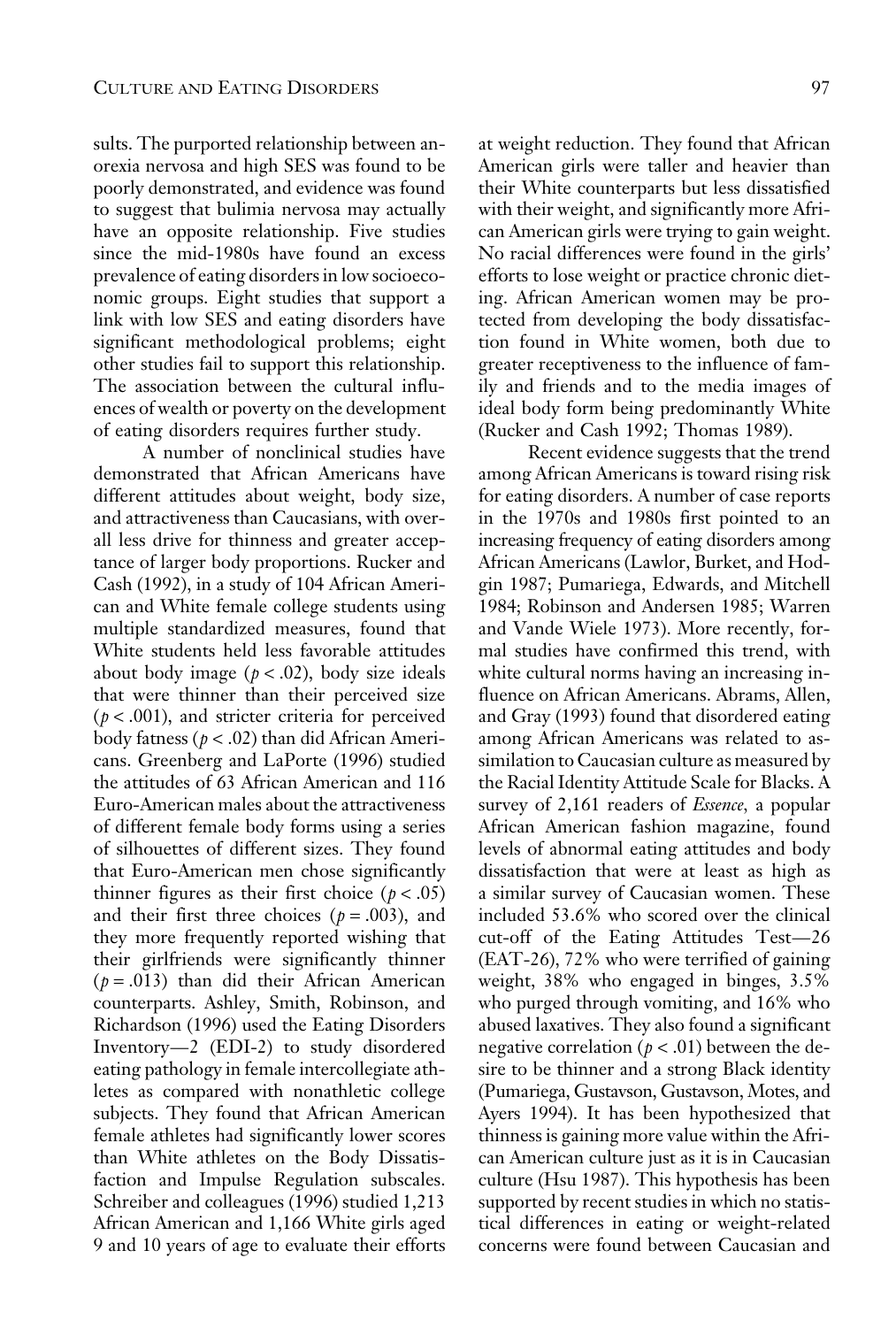African American females (Altabe 1996). One who were predominantly Hispanic and Afrirecent study found significantly higher levels can American, to 268 predominantly White  $(p < .01)$  of the drive for thinness in African suburban females and found that the percent-American girls compared with Caucasians age scoring above the clinical cut-off on the (Striegel-Moore, Schreiber, Pike, Wilfley, EAT-26 was comparable in both groups (15% and Rodin 1995). These findings support an to 17.5%, respectively). A recent study of 967 earlier suggestion by Silber (1986) that the early adolescent girls found that Hispanic girls process of acculturation plays an important showed significantly greater body dissatisfacrole in the Black or Hispanic adolescent fe- $\qquad$ tion ( $p < .03$ ) than did White girls on the Body male who develops anorexia nervosa, because Dissatisfaction subscale of the EDI. Among these individuals feel different and may strive the leanest 25% of girls, both Hispanics and to be accepted by means of an extreme adop- Asians showed significantly greater body dis-

tionally less prevalent in other ethnic minority In a study of eating and general psychopatholgroups in the United States. Lucero, Hicks, ogy in a college sample of women, le Grange, Bramlette, Brassington, and Welter (1992) Telch, and Agras (1997) found that 109 White compared the frequencies of Asian American and 40 minority women scored similarly on and White women found to have clinically eating disorder and general psychopathology significant responses on the EAT-26 and measures. Fitzgibbons and colleagues (1998) found White women to be 5.5 times more compared the severity and correlates of binge likely to score above the clinical cut-off. How- eating in a sample ofWhite, African American, ever, other studies suggest that U.S. ethnic and Hispanic women. Binge-eating symptoms minority groups are showing a trend toward were more severe in Hispanics than in Whites higher levels of eating disorders (Pate, Puma- or African Americans. Depressive symptoms riega, Hester, and Garner 1992). Pumariega and weight predicted binge-eating severity in (1986), in an early study comparing a sample Hispanics, depression alone in Whites, and of Hispanic adolescent girls with White neither factor predicted binge-eating severity southern counterparts recruited in school set- for African Americans. Chamorro and Floreztings, found equal levels of abnormal eating Ortiz (2000) studied 139 females comprising attitudes in the two groups as characterized five generations of Mexican Americans using by percentage with EAT-40 scores above the the Acculturation Rating Scale for Mexicanclinical cut-off (19% for Whites and 20% for Americans and the EAT-26. They found that Hispanics). However, he found a significant second-generation women endorsed the most correlation between abnormal eating attitudes disordered eating patterns and the highest deand acculturation ( $p < .05$ ) but no association gree of concurrent acculturation to mainwith SES in the Hispanic sample. Hall, Cous- stream U.S. culture. Additionally, they found ins, and Power (1991) examined the relation- a significant positive correlation between acship between Mexican American mothers' and culturation and the eating control subscale of daughters' judgments of physical attractive- the EAT-26. Cultural beliefs that may have ness. One half of the mothers were obese and protected ethnic groups against eating disorenrolled in a weight control program; the ders may be eroding as adolescents face presother half served as normal weight controls. sures to acculturate to mainstream U.S. cul-Daughters tended to prefer thinner figures ture (Pumariega 1986). than did mothers; they ranked their ideal fig- Cases of anorexia nervosa have been deures thinner than their perceived figures; and scribed in Native American girls (Yates 1989). their overall self-concept was predicted by A study of 85 Native American females aged age, their body size, and their mothers' size. 12–55 found that 74% were trying to lose Fisher, Pastore, Schneider, Pegler, and Napo- weight using potentially hazardous methods, litano (1994) compared 389 urban females, including purging (24%), diet pills (41%), and

tion of the slim social ideal. satisfaction than White girls did (*p* < .001 and Eating disorders have also been tradi- *p* < .002, respectively; Robinson et al. 1996).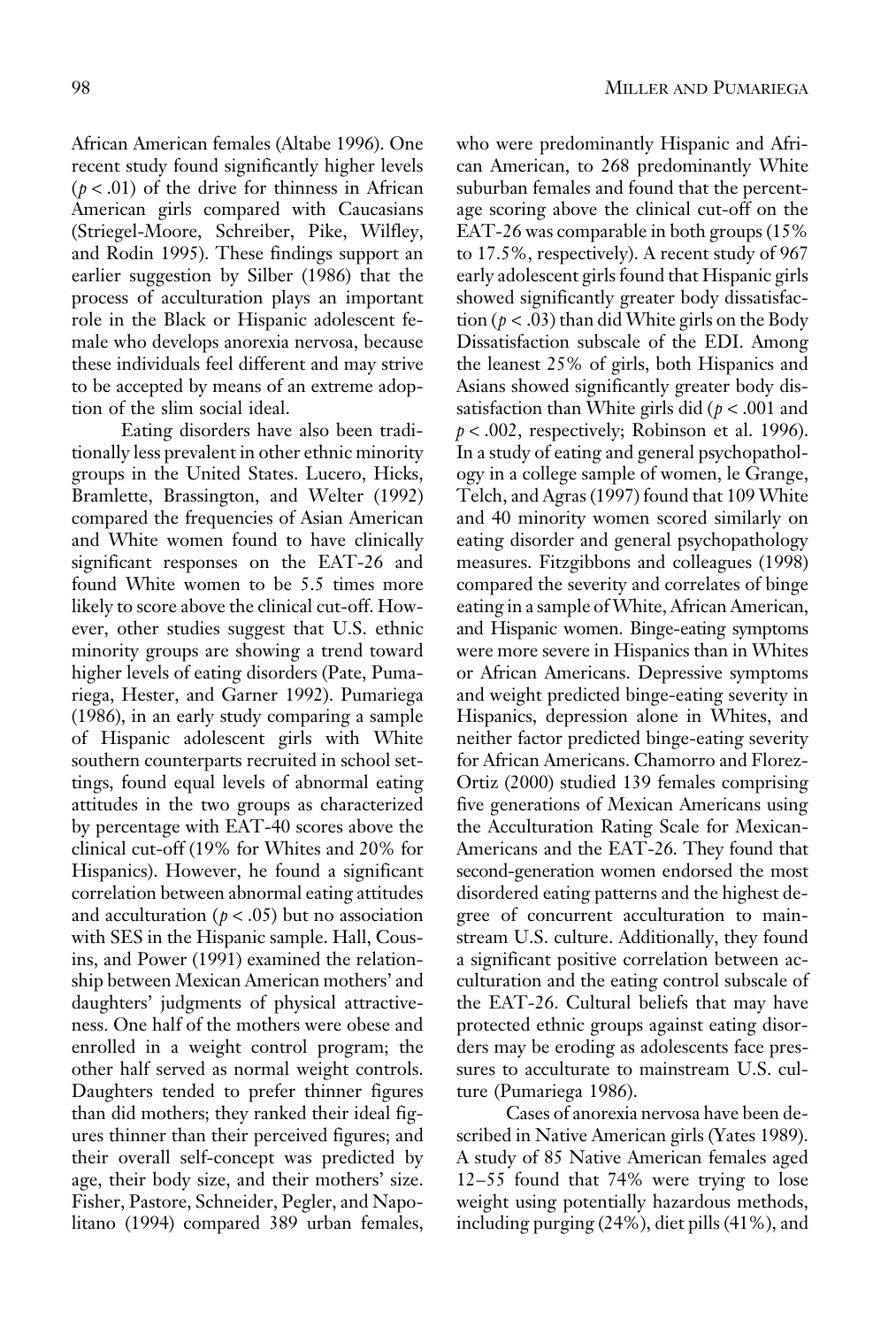1988). Snow and Harris (1989), in their study ment of different nations. In many non-Westof Pueblo Indians (51) and Hispanic (31) girls ern societies, plumpness is considered attracban rates, with a higher percentage of girls the prevalence of anorexia nervosa and buurban areas and has been hypothesized to re- World nations appears to be increasing. flect an expanding presence of eating disorders in areas in which mainstream culture as pro- *Europe* moted by the media conflicts with more traditional American cultures. Rates of eating disorders in European

at risk for the development of eating disorders. few decades just as they are in the United Van Den Broucke and Vandereycken (1986) States. Several authors have studied rates of studied 14 European exchange students who eating disorders in Sweden (Norring and developed eating disorders after coming to Sohlberg 1988; Theander 1970), Germany the United States, and Kope and Sack (1989) (Steinhausen 1984), Switzerland (Willi and studied three Southeast Asian refugees who Grossman 1983), England (Lacey and Dolan developed anorexia nervosa shortly after their 1988), Scotland (Kendall, Hall, Hailey, and arrival. These authors suggested that the expe- Babigian 1973), Italy (Rathner and Messner rience of encountering a clash in cultures may 1993), and the Netherlands (Hoek 1991). precipitate the development of an eating dis- Theander (1970) reported a steady increase in order, especially in adolescents who also are the incidence of anorexia nervosa in a defined suddenly separated from the family of origin population in Sweden, rising from 0.12 to 0.45 and adjusting to new social and familial inter- per 100,000 per year over a 30-year period. action patterns; therefore these individuals A comparative epidemiological study found face a serious challenge to individuation. consistent increases in the incidence of an-

ders have been considered to be much more in northeast Scotland, and Camberwell was rare. This has been associated with variations the only area where a disproportionate numacross cultures in the ideals of beauty that are ber of patients came from the middle and

prolonged fasting (33%) (Rosen, Shafer, et al. admired as well as the socioeconomic developin the rural Southwest, found that 11% of the tive and desirable and may be associated with total sample met criteria for bulimia; 87% and prosperity, fertility, success, and economic se-88%, respectively, worried about being too curity (Nasser 1988). In such cultures, eating fat; 43% and 61%, respectively, fast for ex- disorders are found much less commonly than tended periods; and 53% and 65%, respec- in Western nations. Available literature sugtively engage in binge-eating episodes. An- gests that Western-oriented countries may other recent study has reported levels of have a comparable prevalence of eating disordisordered eating attitudes among rural Appa- ders to the United States. For example, several lachian adolescents that are comparable to ur- authors have described a marked increase in above the clinical cut-off on the EAT-26 in limia nervosa in Japan (Kamata, Nogami, and the more rural schools (24.8%) compared with Momma 1987; Nakane and Umino 1987). the more urban schools  $(14.6\%, p < .0001;$  However, in recent years there have also been Miller, Verhegge, Miller, and Pumariega 1999). a number of reports (Ritenbaugh, Shisslak, The latter finding contrasts with expectations and Prince 1992) suggesting that the presence that eating disorders are more common in of eating disorders in developing, Third

Recent immigrants may be particularly countries appear to be increasing over the last orexia nervosa in northeast Scotland, Monroe County (New York state), and Camberwell **EATING DISORDERS IN** district (London) from the 1960s to the early **OTHER WORLD REGIONS** 1970s. The average incidence rates were 1.6 **AND CULTURES** (northeast Scotland), 0.66 (Monroe County), and 0.37 (Camberwell) per 100,000 per year. Outside the United States, eating disor- The greatest increase in incidence occurred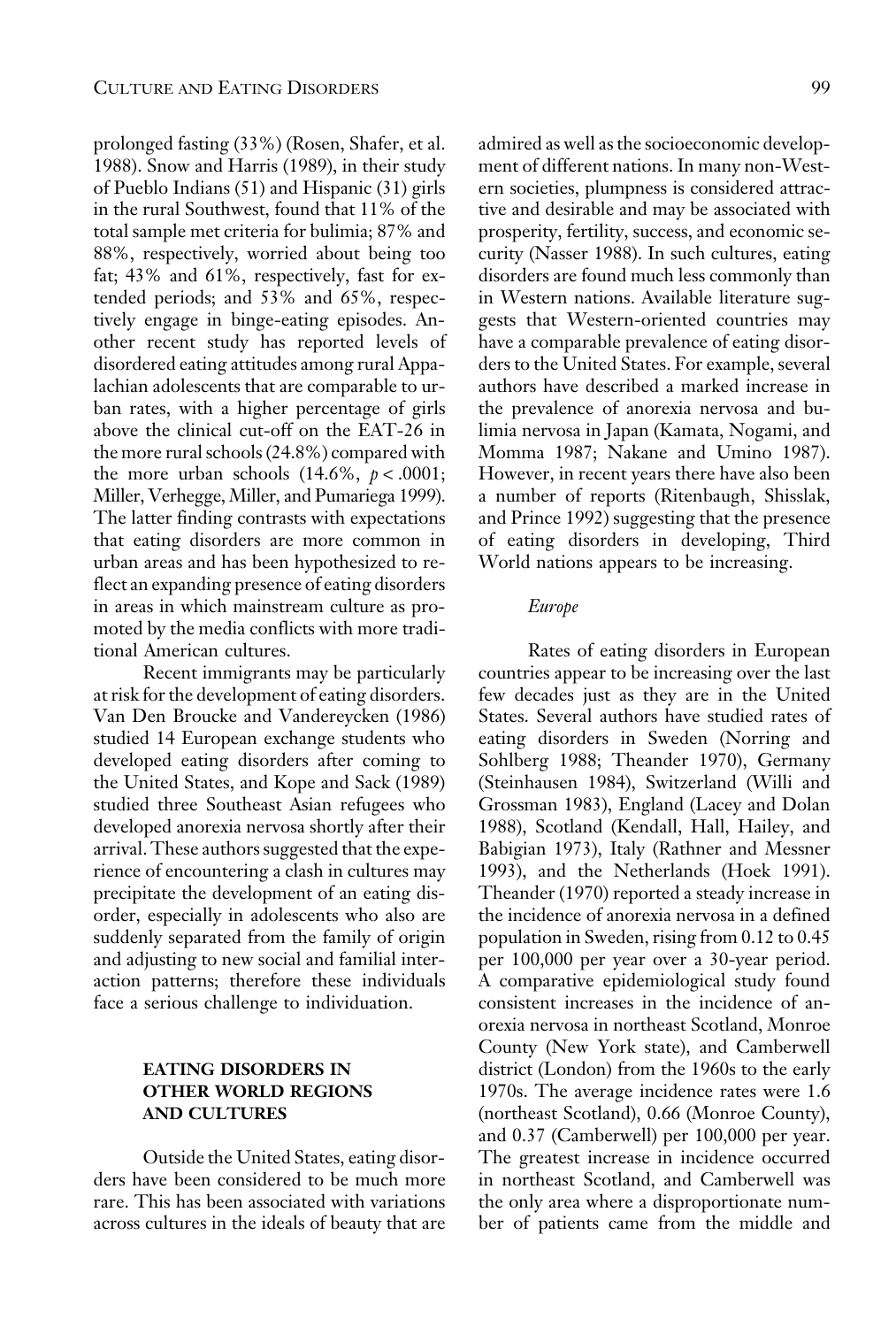higher classes (Kendall et al. 1973). A follow- levels of bulimia nervosa on clinical interview up of the same region in northeast Scotland and significantly higher mean EAT-26 scores established a mean annual increase in the inci-  $(10.6 \text{ vs. } 7.7, p < .001)$  than did Caucasian dence rate of anorexia nervosa of 5.3% from girls. Furthermore, their scores on the EATthe 1960s to 1991 (Eagles, Johnston, Hunter, 26 and the Body Shape Questionnaire were Lobban, and Millar 1995). Willi and Gross- correlated with a more traditional cultural oriman (1983) found an increase in the incidence entation ( $p < .0001$  and  $p < .05$ , respectively) of anorexia in Zurich, Switzerland, from 0.38 and not with greater Westernization (Mumper 100,000 per year (1956–1958) to 1.12 per ford, Whitehouse, and Platts 1991). Yet an-100,0000 per year (1973–1975). In a follow- other study comparing eating attitudes and up study of the same region, Willi, Giaco- behaviors of British schoolgirls with British metti, and Limacher (1990) found no further versus South Asian extraction found no signifsignificant increases in incidence in 1983 to icant differences between the groups in terms 1985 (1.43 per 100,000 per year) but found a of EAT-26 scores or vomiting behavior, significant increase in vomiting among pa- though the mean EAT-26 score for the total tients (75% from 1983 to 1985 from 50% in sample (35.4) was above the clinical cut-off previous years). Rathner and Messner (1993) score. They did find evidence that cultural found a minimum point prevalence of 1.3% differences influence eating attitudes in the for clinical anorexia, 1.3% for subclinical an- South Asian girls: Over 40% of items in an orexia, and 0.87% for subclinical bulimia in a questionnaire measuring resentment of resample of 517 rural schoolgirls in Italy. Hoek strictions in traditional culture (such as not (1991) found annual incidence rates of 6.3 per being able to chose their own spouse), and 100,000 per year for anorexia nervosa and 9.9 over 50% of items in another questionnaire per 100,000 per year in a representative Dutch measuring cultural integration had significant primary care population. A study comparing negative correlations with EAT-26 scores Greek adolescents living in Germany with (Furnham and Patel 1994). Two other studies Greek adolescents living in Greece found that of eating disorders in South Asian girls in Enthe Greek girls in Germany showed a higher gland reported greater levels of perceived paprevalence of anorexia nervosa (0.4% vs. 1.1%, rental control than Caucasian girls as signifirespectively; Fichter, Weyerer, Sourdi, and cant risk factors (Ahmad, Walker, and Verduyn Sourdi 1983). This finding reflects the diffi- 1994; McCourt and Waller 1995). In one of culties faced even by White immigrants from these studies (McCourt and Waller 1995), sigwithin the European continent in coping with nificantly higher EAT-26 scores were found new social influences. in the South Asian girls (*p* < .05 to *p* < .001),

attitudes and behaviors of non-White minor- significantly correlated to EAT-26 scores (*p* ity populations living in Great Britain. An- $\lt$  .05 to  $p \lt 0.001$ , depending on age group). orexia nervosa has been identified among Another study by Hill and Bhatti (1995) found South Asian children living in Britain (Bryant- that both South Asian and Caucasian 9-year-Waugh and Lask 1991). One comparison be- old girls in Britain placed high priority on tween Asian and Caucasian girls living in En- thinness. However, British Asian girls had a gland has revealed that South Asian girls had significantly higher level of dietary restraint a greater level of bulimic attitudes than Cauca- (*p* < .01) than Caucasian girls did, and it was sians as measured by mean scores on the bu- marginally correlated with a more traditional limic subscale of the EAT-26 (1.16 vs. 0.57, cultural orientation  $(p=.051)$ . These observarespectively,  $p < .25$ ), though their overall tions have led to the speculation that intrafammean EAT-26 scores were not significantly ilial (e.g., between parents with traditional valdifferent (Ahmad,Waller, and Verduyn 1994). ues and adolescents) as well as intercultural Another similar comparison also found that conflicts may lead to internal conflicts and South Asian girls living in Britain had higher developmental difficulty during adolescence

Several studies have examined the eating with ratings of parental overprotection being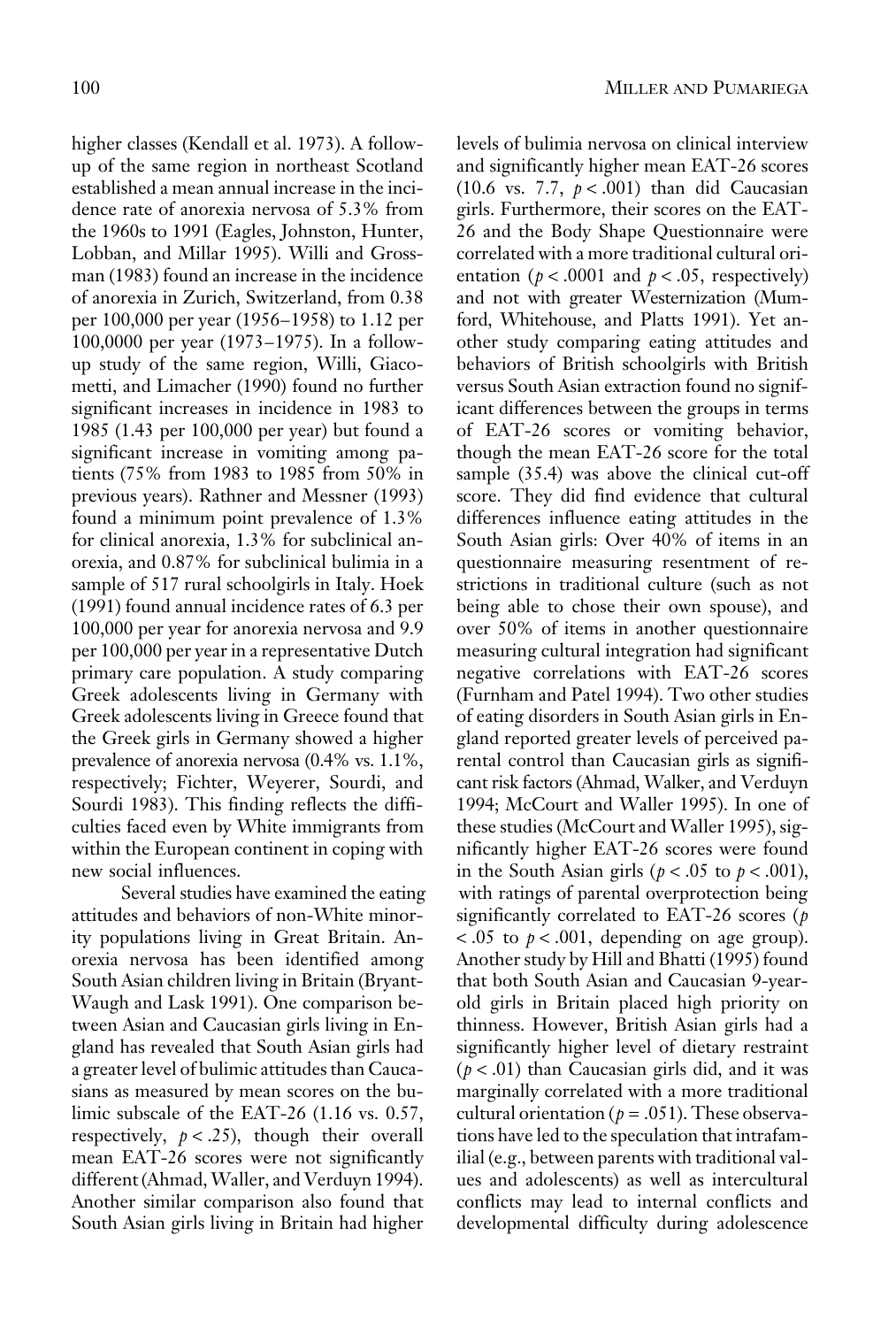for British girls of South Asian background, the EAT-26 found that 29% of their sample

anorexia nervosa in Asia that have been con- normal eating behaviors (King and Bhugra ducted in recent years demonstrates that this 1989). A study of adolescent girls attending disorder does occur in Asia, although it is very school in Pakistan found higher levels of abrare. Rates of anorexia among females of normal eating attitudes in the girls most ex-0.03% in Hong Kong and 0.08% in Japan posed to Western culture (Mumford, Whitehave been reported in two recent studies (Hsu house, and Choudry 1992). 1996). Anorexia nervosa was found to be very Cross-cultural comparisons of cases of rare in Malaysia, with 28 females and 2 males eating disorders that have been identified have out of 60,000 new psychiatric referrals seen yielded some important findings. In Hong by the 17 psychiatrists in the nation over 9 Kong and India, one of the fundamental charyears (Buhrich 1981), and in Singapore, with acteristics of anorexia nervosa is lacking. In only seven cases reported in one study (Ong, these countries, anorexia is not accompanied Tsoi, and Cheah 1982). The incidence of an- by a "fear of fatness" or a desire to be thin; orexia may be increasing in Hong Kong (Hsu instead, anorexics in these countries have been and Lee 1993). Several authors have also de- reported to be motivated by the desire to fast scribed a marked increase in the prevalence for religious purposes or by eccentric nutriof anorexia nervosa and bulimia nervosa in tional ideas (Castillo 1997). Bodily denial may Japan (Nakane and Umino 1987). Kamata and be a means by which some South Asian women colleagues (1987), in their study of 1,250 fe- resolve ambivalent demands or achieve selfmales ranging from high school to college, determination (Littlewood 1995). A further found the prevalence of binge eating to range motivation reported in Hong Kong has been from 7.5% among high school students, 8.3% epigastric fullness or lack of hunger (Hsu and among college students, to 33.8% among stu- Lee 1993). Such religious ideation behind andents in a physical education college. The orexic behavior is reminiscent of the descripnumber of patients in Japan seeking treatment tions of saints from the Middle Ages in Westfor anorexia nervosa was found to double be- ern culture, when spiritual purity rather than tween 1976 and 1981 (Suematsu, Ishikawa, thinness was the ideal (Bemporad 1996). Kuboki, and Ito 1985). Kuboki, Nomura, Ide, The fact that weight phobia did not Suematsu, and Araki (1996) conducted an epi- emerge as a primary feature of anorexia nerdemiological survey of Japanese hospitals in vosa until around 1930 combined with the 1985 and 1992, and found the prevalence of absence of this feature in these Asian cultures anorexia nervosa in Japan to be 3.6 to 4.5 per has led to the speculation that the core features 100,000 among the general population and of the disorder are changing and the conclu-6.3–9.7 per 100,000 among the female popu- sion that the fear of fatness that is required lation. The clinical picture of anorexia nervosa for the diagnosis of anorexia nervosa in DSMin Japan has been found to be similar to West- IV may be a culturally dependent feature (Hsu ern cultures. Surprisingly, Kuboki and col- and Lee 1993). This position is supported by leagues found that the prevalence of bulimia evidence that other Asian countries that have nervosa in Japan in 1992 was much less than a more Westernized culture such as Japan the prevalence of anorexia nervosa (1.3–2.5 demonstrate weight phobia as a consistent feaper 100,000 in the general population and ture of anorexia nervosa. This is also illus-3.2–4.3 per 100,000 among females). trated by the study of maternal perception of

which may result in an increased risk for eating scored above the recommended thresholds; disorders (Hill and Bhatti 1995). however, the authors noted that some questions may have been misinterpreted due to *Asia* cultural or linguistic factors, and only a very small number of girls answered positively to Review of studies of the prevalence of the most specific questions that described ab-

In India a study of 580 schoolgirls using children's weight by Ohzeki and colleagues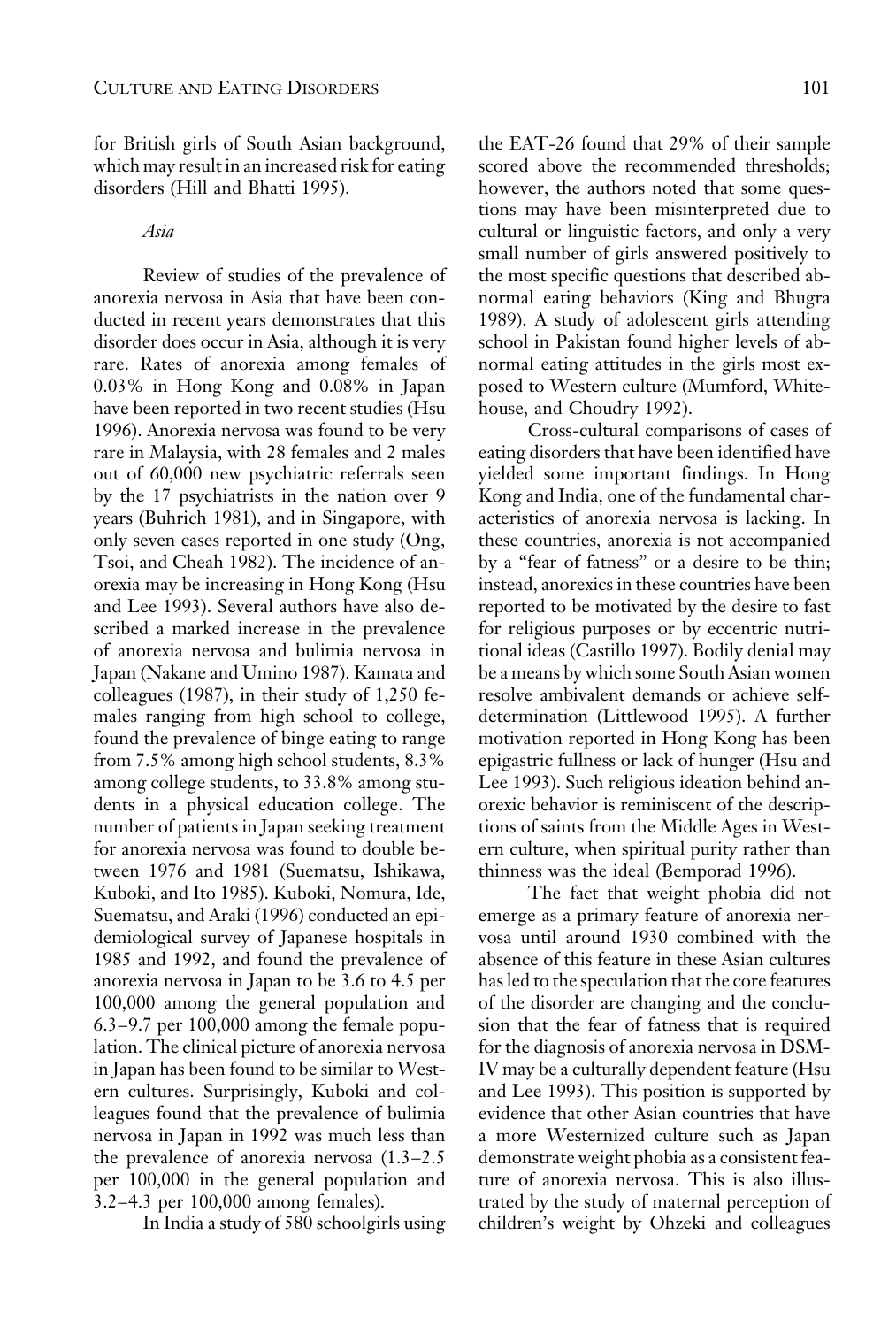(1996), who found that Japanese mothers sig- among the female students with their current nificantly underestimated the weight of their body shape (Ford, Dolan, and Evans 1990). It sons and daughters using silhouette drawings. was speculated that the Western influences of Furthermore, Arab, Asian, Indian, and Paki- this academic setting might promote more body stani women who live in the West and develop dissatisfaction among these students. eating disorders also demonstrate weight pho- *Africa* bia (Ahmad et al. 1994; Hill and Bhatti 1995;

Western attitudes about weight and<br>
blody form have booky compare college sudents from several<br>
blody form have become prevalent in this re-<br>
blody form have the straine groups within South Africa and found<br>
gion. Neumark-Another study of students at the American *Australia* University in Cairo found that body shape preferences of Arab students showed a clear prefer- Studies have suggested that Australian ence for thinness, as well as dissatisfaction adolescents have risk factor levels that are sim-

Mumford et al. 1991). Thus fear of fat may<br>be a feature of anorexia nervosa that occurs<br>in the context of a culture that overvalues thin-<br>ness, and it is possible that as nations such as<br>Malaysia, Pakistan, and India becom in Johannesburg, South Africa, found a preva- *Middle East* lence rate of 2.9% (Ballot et al. 1981). A recent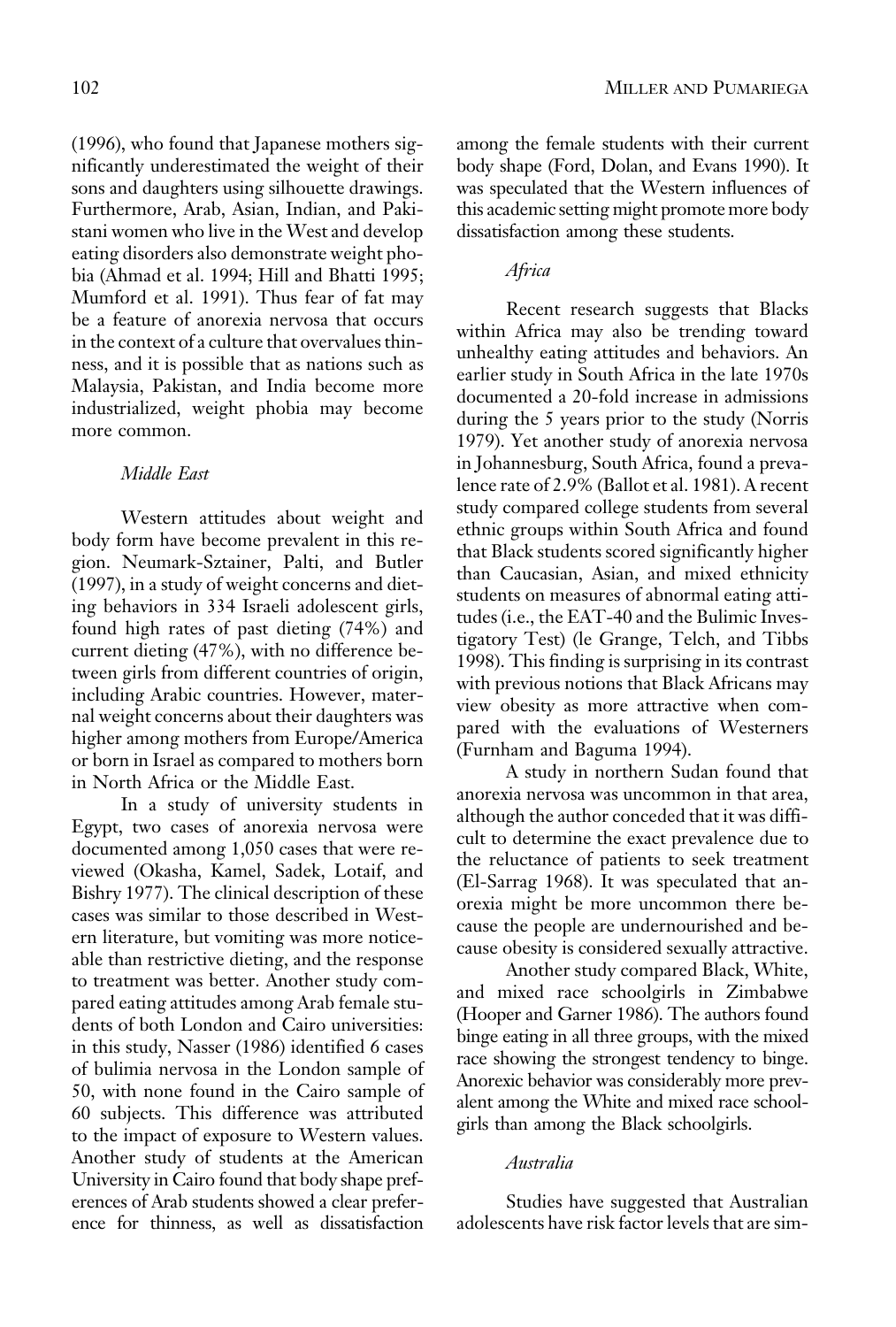ilar to those found in the United States (Pax- prevalence of eating disorders worldwide. ton et al. 1991; Rosen, Silberg, and Gross DiNicola (1990) has proposed that anorexia 1988). A recent study which included 3,001 nervosa is less a culture-specific syndrome interviews from a community-based Austra- than a culture-change syndrome of communilian sample found that 1.6% regularly fasted ties that are modernizing. According to this or used strict dieting, 0.3% met criteria for hypothesis, migrants and individuals in culbulimia nervosa, 1% had binge eating disor- tures that are changing are especially vulnerader, 3.2% had regular episodes of binge ble to developing eating disorders. This theeating, and 0.8% purged (Hay 1998). Another ory is consistent with findings in immigrant study compared two groups of adolescent groups who move into new cultures, as well girls, from Anglo-Australian versus Greek as findings in culturally distinct groups for Australian backgrounds, living in Australia for whom the prevailing socioeconomic and culrisk factors for eating disorders (Mildred, Pax- tural norms are in the process of change as ton, and Wertheim 1995). This study found a result of industrialization or urbanization.<br>that both groups of girls had similar patterns Pumariega (1986, 1997) has also proposed that that both groups of girls had similar patterns of disordered eating risk factors. This finding acculturation to Western ideals of attractivewas of interest since Greek girls living in ness and body size is an increasing phenome-Greece have been reported to have low levels non that has a particularly powerful impact of eating disorders (Fichter, Elton, Sourdi, on developing adolescents, who are in the Weyerer, and Koptagel-ilal 1988); thus one midst of establishing their psychological and hypothesis was that Greek Australian girls cultural identity. Traditional cultures may may have assimilated Australian attitudes re- have protective factors against the developgarding ideal body size and eating behaviors, ment of eating disorders, which may be rapidly just as immigrant groups in the United States eroded with exposure to Western-oriented have been reported to develop higher risk for values communicated through media and peer eating disorders as they acculturate. exposure. The main attitude relating to body

There have been few reports on the colleagues (1993), which found that the rela-<br>and South America. Carlos (1972) reported to the colleagues (1993), which found that the rela-<br>and South America. Carlos (1972) reported esti

sented to account for the role that culture and White 1983; Bruch 1978; Gilbert and plays in the increasing trend toward a higher Thompson 1996; Gordon 1990; Pate et al.

size ideals that Western culture emphasizes *South America* may be that of body dissatisfaction. This is

increase in the prevalence of eating disorders **THE ROLE OF CULTURAL** has occurred in parallel to significant changes **CHANGE IN EATING DISORDERS** in the role of women in Western culture and increasingly in other cultures around the A number of hypotheses have been pre- globe. A number of authors (Boskind-White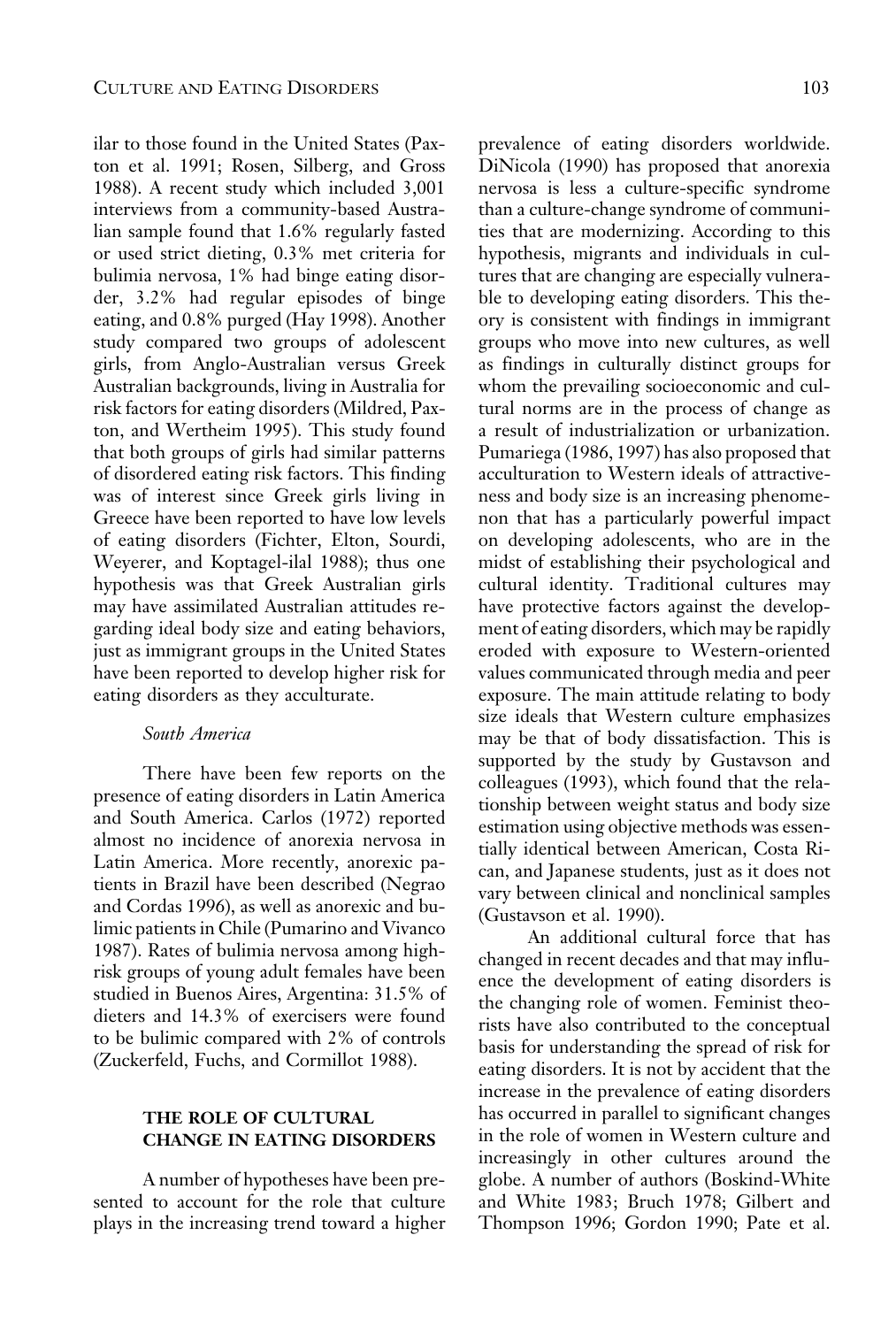1992) have hypothesized that conflict between revisit psychoanalytic formulations (both claspressures to conform versus pressure to com- sical Freudian and object relations) in the conpete has placed adolescent females particularly text of these new cultural mores and role exat risk for these disorders. pectations (Bruch 1973; Selvini-Palazzoli 1963;

in contemporary society on achievement and 1940). performance in women may increase their vul- Katzman and Lee (1997) have atnerability to eating disorders. This emphasis tempted to integrate feminist with transculcontrasts greatly with traditional emphases on tural theories about the causes of anorexia. compliance, deference, and unassertiveness. They propose that women "straddling two History confirms the notion that eating disor- worlds" are at increased risk for developing ders are more likely to develop at times when eating disorders. They include generational, women have more opportunities (Bemporad work-family, cultural, or traditional versus 1997). Throughout history, self-starvation has modern as examples of the conflicting worlds been more common during periods of afflu- that women may have to try to reconcile. They ence but only if combined with greater free- propose that food denial may be a method to dom for women. For example, many modern cope with the transitional process, disconnec-Muslim cultures, where wealth has increased tion from others, and oppression that women but women have very restricted lifestyles, do may experience in such situations. This theory not report high prevalence rates of eating dis- is consistent with discussions here of the imorders. Contradictory role demands in today's pact of cultural change on the development society result in women's being pushed to be of eating disorders. This hypothesis of cultural high achievers while they maintain their nur-<br>transition or conflict as a major context for the turance, femininity, and attractiveness. It is development of eating disorders is consistent possible that eating disorders represent a with the findings of increased rates reported means for women to respond to these appar- among acculturating immigrant and minority ently conflicting demands for success and at- groups, both non-White as well as from rural tractiveness (Gilbert 1993). regions (Miller et al. 1999).

Gilbert and Thompson (1996) analyze the available literature on eating disorders along four proposed feminist hypotheses of **CONCLUSIONS** eating disorders: (a) a culture of thinness through which patriarchal society has effec- Eating disorders have occurred in many tively subjugated women; (b) weight as power cultures throughout history and across many and control for women, offering a means of contemporary societies. Anorexia nervosa has expressing frustrated desire for power and previously been described as a possible "culcontrol in other spheres of their lives; (c) anxi- ture-bound syndrome," with roots in Western eties about feminine achievement, with thin- cultural values and conflicts (Prince 1983). ness expressing the conflict between pressures Eating disorders are, in fact, more prevalent to achieve versus maintaining femininity; and within various non-Western cultural groups (d) eating disorders as self-definition, with the than previously recognized as Western values body serving as a means of establishment of are more widely adopted. A review of history a woman's identity while assuming devalued suggests that eating disorders have been more roles of mother and wife. The role of a more likely to develop during periods of affluence aggressive and open sexual climate and roles that were coupled with more egalitarian opfor women in Western culture needs to be portunities for women (Bemporad 1997). In considered as an additional factor, given the addition, historical and cross-cultural experiincreasing influence of the popular media in ences suggest that cultural change itself may the loosening and commercialization of sexual be associated with increased vulnerability to mores. All of these factors should make us eating disorders, especially when values about

It has been suggested that the emphasis Sheehan and Summers 1948; Waller et al.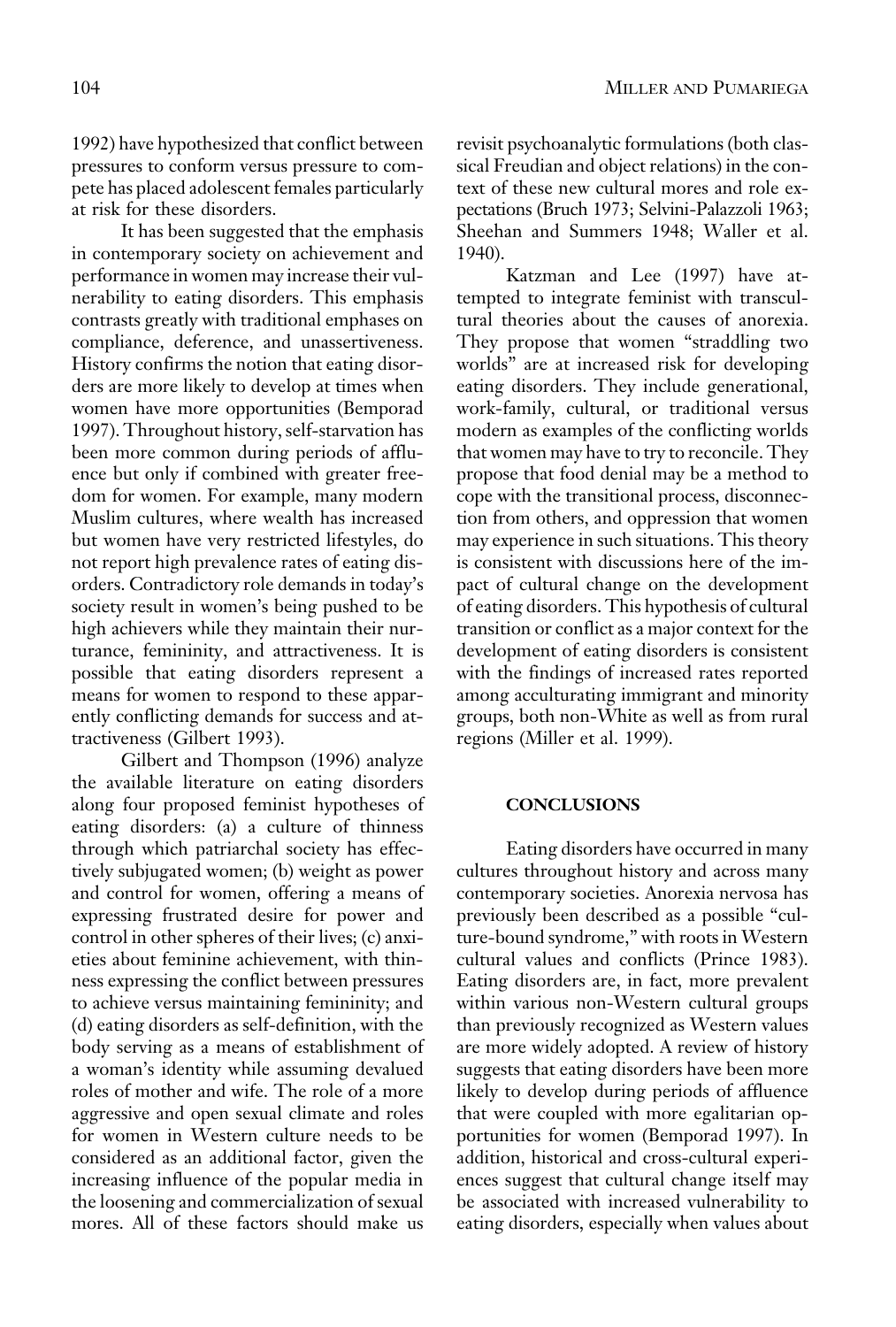may occur across time within a given society, tional cultural beliefs and practices, especially or on an individual level, as when an immi- those that enhance self-esteem and self-congrant moves into a new culture. As this review cept. This may include strengthening ethnic shows, eating disorders did not just emerge identity and placing the body image in the for the first time in the late 20th century in broader context of self-image. This can be the United States, and they are not confined accomplished through a culturally competent to Western cultures. They are significantly approach to treatment and prevention. This tations may be sensitive to the specific culture knowledge, skills, and attitudes to enable the in which they develop. Future editions of the clinician to work across cultural differences DSM would be strengthened by recognizing and within the client's traditional cultural bethese disorders as being culturally based, if liefs, as well as providing clinical care in pronot culturally bound, in order to heighten at- grams which respect traditional beliefs and tention to these issues. welcome their influence in program develop-

Further research into the role of cul-<br>ment (Pumariega and Cross 1997). tural factors associated with the development Another major emphasis in treatment of eating disorders, and their interaction with and prevention should be to strengthen female biological and psychological factors, is criti- identity, with broader options for role definically needed. A number of questions merit tion, identification, achievement, and ideals of study. Are different cultures associated with feminine attractiveness. This may be accomvarying motivations for weight loss as well plished in a variety of ways, including educaas varying presentations of eating disorders? tional programs for girls, role-modeling, and With the current popularity of female athlet- conscious efforts to raise awareness of the ics, how much of a role is athleticism playing need for healthy and realistic ideals of beauty. in the development of eating disorders com- Promotion of moderation and flexibility in all pared with the desire for a thin appearance? aspects of health and adaptation should be What buffers can be provided within subcul-<br>emphasized, including physical, emotional, tures to help prevent the development of and spiritual. eating disorders? What interventions, if Increased understanding of the role of any, have preventative value? What role do culture in the development of eating disorders dietary differences across cultures, and dietary provide unique opportunities for proaction and activity changes resulting from accultura- and prevention. Appreciation of the potential tion, play in the development of eating disor- impact of cultural change may serve as a preders? dictor that individuals and societies entering

in the development of eating disorders sug- and may benefit from preventive measures. gests some general principles and guidelines Although cultures will invariably change over for treatment and preventive intervention, time, the psychological and physical impact especially with growing numbers of non- of cultural forces may hopefully be attenuated White patients. First, there is a clear need to with conscious enlightened effort.

physical aesthetics are involved. Such change strengthen and/or reinforce adaptive tradimore widespread, and their individual presen- approach emphasizes the development of

Understanding the role of cultural forces into periods of change may be at greater risk

## **REFERENCES**

chological adjustment, and ethnic identity: A com-<br>parison of black and white female college students. *Journal of Eating Disorders* (1994) 15:91–7. parison of black and white female college students. *Journal of Eating Disorders* (1994) 15:91–7. *International Journal of Eating Disorders* (1993) 14:

ABRAMS, K. K., ALLEN, L. R., and GRAY, AHMAD, S., WALLER, G., and VERDUYN, J. J. Disordered eating attitudes and behaviors, psy- C. Eating attitudes among Asian schoolgirls: the C. Eating attitudes among Asian schoolgirls: the role of perceived parental control. International

49–58. treatment of body image disturbance in culturally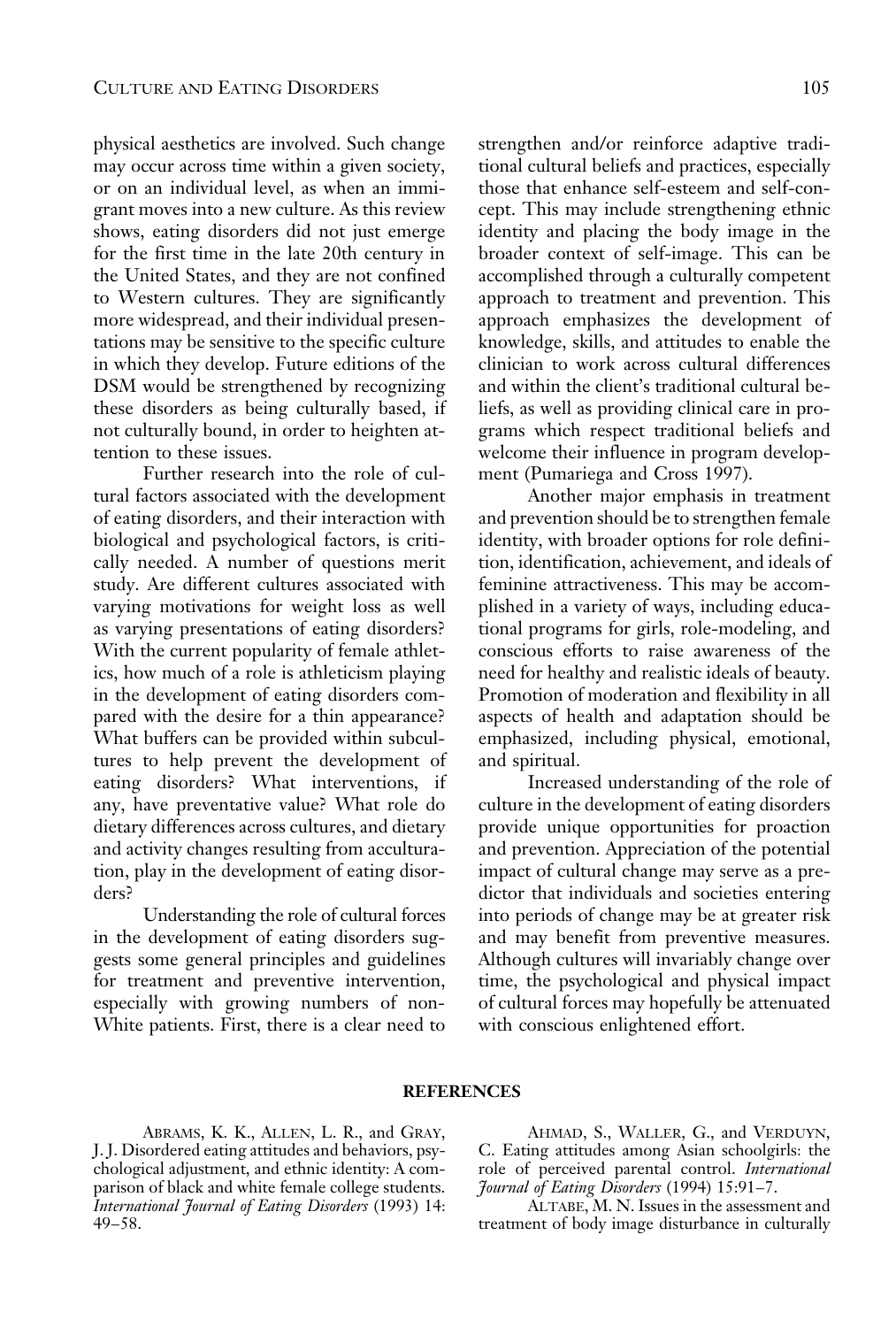*Image, Eating Disorders, and Obesity: An Integrative* anorexia nervosa in Malaysia, Australia, and New American Psychological Association, 1996.

*Diagnostic and Statistical Manual of Mental Disorders, of Psychiatry* (1991) 148:831–43. 4th ed. American Psychiatric Association, 1994.

socioeconomic influences in anorexia nervosa and CASTILLO, R. J. *Culture and Mental Illness: A* (1985) 4:479–87. Brooks/Cole, 1997. Chapter 8: Eating Disorders,

ASHLEY, C. D., SMITH, J. F., ROBINSON, pp. 149–156.<br>J. B., and RICHARDSON, M. T. Disordered eating CHAM J. B., and RICHARDSON, M. T. Disordered eating CHAMORRO, R., and FLOREZ-ORTIZ, Y. in female collegiate athletes and collegiate females Acculturation and disordered eating patterns in an advanced program of study: A preliminary among Mexican American women. *International* investigation. *International Journal of Sport Nutrition* (1996) 6:391-401.

P. J., LANGRIDGE, P. J., SMIT, K., VAN NIEKERK, *nal of Eating Disorders* (1996) 19:203–207. M. S., WINTERS, Z. E., and WRIGHT, N. C. An-

the media, and eating disorders. *Harvard Review of Psychiatry* (1996) 4:163–7.

the ages: reflections on the pre-history of anorexia (1990) 27:245–86. nervosa. *International Journal of Eating Disorders* DOLAN, B. Cross-cultural aspects of an-<br>(1996) 19:217–37. orexia nervosa and bulimia: A review. *International* 

pects of eating disorders. *Theoretical Medicine*(1997) EAGLES, J. M., JOHNSTON, M., HUNTER,

351:1427–9. *Psychiatry* (1995) 152:1266–71.

BRUCH, H. Perceptual and conceptual dis- *ish Journal of Psychiatry* (1968) 114:946–8. turbances in anorexia nervosa. *Psychosomatic Medi-* cine (1962) 24:287-94.

*ease* (1966) 141:555-66.

*Handbook of Psychotherapy for Anorexia Nervosa and* 1983. *Bulimia* (pp. 7-18). Guildford Press, 1985. FISHER, M., PASTORE, D., SCHNEIDER, M.,

orexia nervosa in a group of Asian children living FITZGIBBONS, M. L., SPRING, B., AVEL-<br>in Britain. *British Journal of Psychiatry* (1991) 158: LONE, M. E., BLACKMAN, L. R., PINGITORE, R.,

diverse populations. In J. K. Thompson, ed., *Body* BUHRICH, N. Frequency of presentation of *Guide for Assessment and Treatment* (pp. 129–47). Zealand. *Journal of Psychiatry* (1981) 15:153–5.

AMERICAN PSYCHIATRIC ASSOCIATION. view of bulimia nervosa in males. *American Journal* stic and Statistical Manual of Mental Disorders, of Psychiatry (1991) 148:831–43.

ANDERSEN, A. E., and HAY, A. Racial and *British Journal of Psychiatry* (1972) 121:121–36.

bulimia. *International Journal of Eating Disorders Client-Centered Approach*. Pacific Grove, California:

CRICHTON, P. Were the Roman emperors BALLOT, N. S., DELANEY, N. E., ERSKINE, Claudius and Vitellius bulimic? *International Jour-*

orexia nervosa: A prevalence study. *South African* MOND, N. C., and SPITZER, R. L. Binge eating disorder: Clinical features and treatment of a new BECKER, A. E., and HAMBURG, P. Culture, diagnosis. *Harvard Review of Psychiatry* (1994) 1(6):

*Psychiatry* (1996) 4:163–7. DINICOLA, V. F. Anorexia multiforme: BELL, R. M. *Holy Anorexia*. University of Self-starvation in historical and cultural context.<br>Chicago Press, 1985. Part II: Anorexia nervosa as a culture-reactive syn-Part II: Anorexia nervosa as a culture-reactive syn-BEMPORAD, J. R. Self-starvation through drome. *Transcultural Psychiatric Research Review*

(1996) 19:217–37. orexia nervosa and bulimia: A review. *International* BEMPORAD, J. R. Cultural and historical as- *Journal of Eating Disorders* (1991) 10:67–78.

18:401–20.<br>BERGH, C., and SODERSTEN, P. Anorexia incidence of anorexia nervosa in the female populaincidence of anorexia nervosa in the female populanervosa: Rediscovery of a disorder. *Lancet* (1998) tion of Northeast Scotland. *American Journal of*

EL-SARRAG, M. E. Psychiatry in the north-*Bulimarexia: The Binge/Purge Cycle*. Norton, 1983. ern Sudan: A study in comparative psychiatry. *Brit-*

**WEYERER, S., and KOPTAGEL-ILAL, G. Anorexia** BRUCH, H. Anorexia nervosa and its differ- nervosa in Greek and Turkish adolescents. *Euro*ential diagnosis. *Journal of Nervous and Mental Dis- pean Archives of Psychiatry and Neurological Sciences*

BRUCH, H. *Eating Disorders: Obesity, An-* FICHTER, M. M., WEYERER, S., SOURDI, *orexia Nervosa and the Person Within*. Basic Books, L., and SOURDI, Z. The epidemiology of anorexia nervosa: A comparison of Greek adolescents living<br>BRUCH, H. The Golden Cage: The Enigma of in Germany and Greek adolescents living in in Germany and Greek adolescents living in *Anorexia Nervosa*. Harvard University Press, 1978. Greece. In P. L. Darby, P. E. Garfinkel, D. M. BRUCH, H. Four decades of eating disor- Gaines, and D. V. Coscina. *Anorexia Nervosa: Recent* Developments in Research (pp. 95–105). Alan R. Liss,

BRUMBERG, J. J. *Fasting Girls: The History* PEGLER, C., and NAPOLITANO, B. Eating attitudes *of Anorexia Nervosa*. Penguin Books, 1988. in urban and suburban adolescents. *International* BRYANT-WAUGH, R., and LASK, B. An- *Journal of Eating Disorders* (1994) 16:67–74.

LONE, M. E., BLACKMAN, L. R., PINGITORE, R., 229–33. and STOLLEY, M. R. Correlates of binge eating in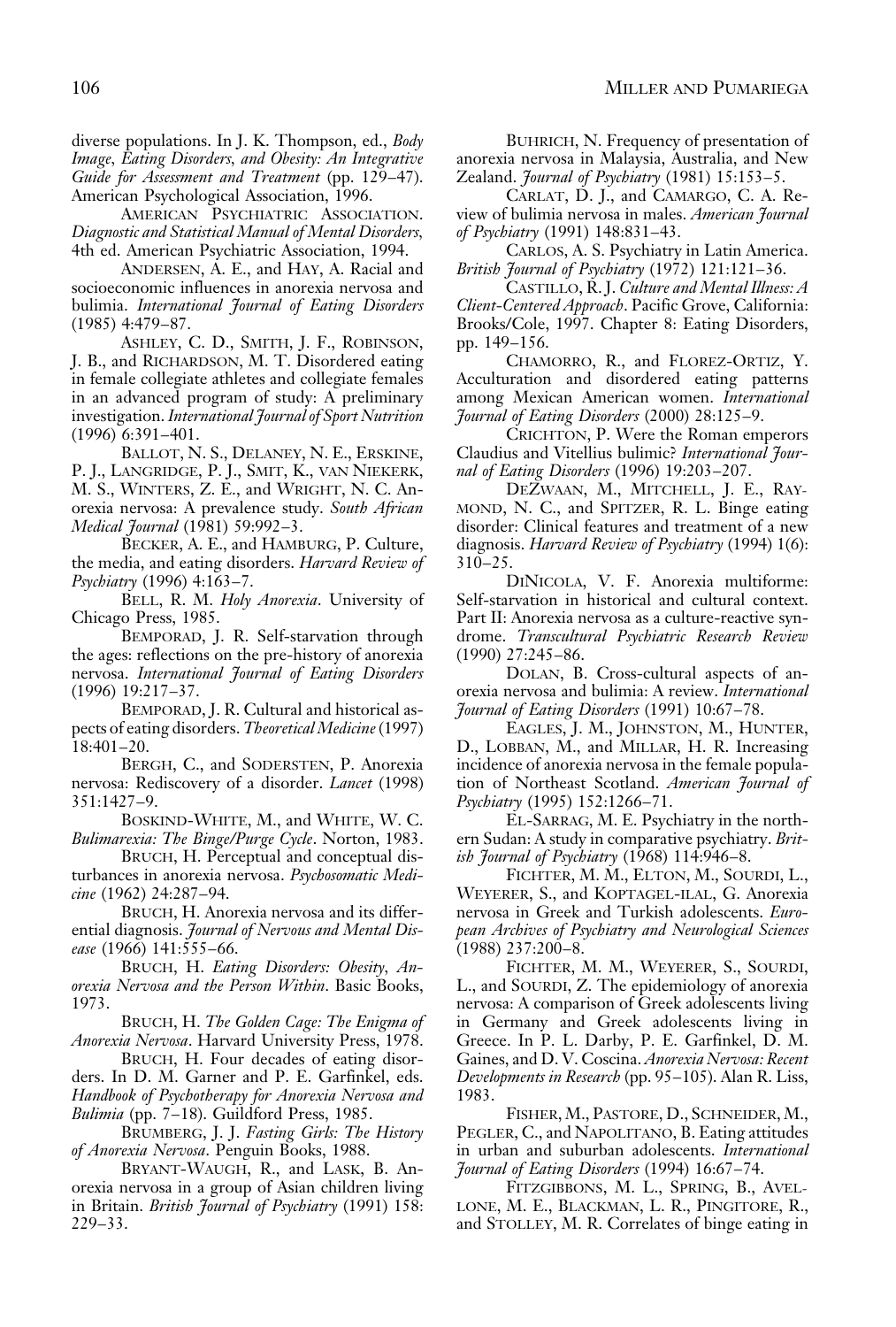Hispanic, black, and white women. *International* image distortion among male and female college

C. Cultural factors in the eating disorders: a study of body shape preferences of Arab students. *Journal* HALL, S. K., COUSINS, J. H., and POWER,

male body shapes. *International Journal of Eating of Obesity* (1991) 15:567–75.

attitudes and behaviours of Asian and British and feminine traits in relation to students' dietary schoolgirls: A pilot study. *International Journal of* tendencies and body image dissatisfaction. *Sex Roles Social Psychiatry* (1994) 40:214–26. (1983) 9:705–24.

dismantling of a myth: A review of eating disorders der behaviors: An Australian community-based sur-<br>and socioeconomic status. International Journal of vey. International Journal of Eating Disorders (1998) and socioeconomic status. *International Journal of* vey. *International Eating Disorders* (1996) 20:1-12. 23:371-82. *Eating Disorders* (1996) 20:1-12.

GARNER, D. M., GARFINKEL, P. E., SCHWARTZ, D., and THOMPSON, M. Cultural expectations of thinness in women. Psychological Re- Asian girls: Links with eating disorders. *Interna-*

young women. *Journal of Adolescent Health* (1993) of anorexia nervosa and bulimia nervosa in primary 14:380–3. care. *Psychological Medicine* (1991) 21:455–60.

*and Practice* (1996) 3:183–202. *Disorders* (1986) 5:161–8.

NOS, P. C., NIERMAN, L. K., GALLUCI, W. T., coming more common in blacks. *The International* KAYE, W., JIMERSON, D., EBERT, M., RITTMAS- *Journal of Eating Disorders* (1987) 6:113–24. TER, R., LORIAUX, D. L., and CHOROUSOS, G. P. tion in anorexia nervosa. *New England Journal of of North America: Eating Disorders* (pp. 681–700). *Medicine* (1986) 314:1335–42.<br>GORDON, R. A. Anorexia and Bulimia: Anat-

Racial differences in body type preferences of men 1466–71. for women. *International Journal of Eating Disorders* KAMATA, K., NOGAMI, Y., and MOMMA,

MAN, S. Binge antecedents in obese women with and without binge eating disorder. *Journal of Con-* image: The integration of feminist and transcul-

RIEGA, A. J., HERRERA-AMIGHETTI, L., PATE, J., 22:385–94. HESTER, C., and GABALDON, M. P. Body image KENDALL, R. E., HALL, D., HAILEY, A. distortion among male and female American and and BABIGIAN, H. The epidemiology of anorexia distortion among male and female American and Costa Rican students and female Japanese students. nervosa. *Psychological Medicine* (1973) 2:200–3. *Perceptual and Motor Skills* (1993) 76:127–30. KING, M. B., and BHUGRA, D. Eating disor-

RIEGA, A. J., REINARZ, D., DAMERON, R., GUS-TAVSON, A., PAPPAS, T., and MCCAUL, K. Body KOPE, T. M., and SACK, W. H. Anorexia

*Journal of Eating Disorders* (1998) 24:43–52. and high school students and eating disordered patients. *Perceptual and Motor Skills* (1990) 71:<br>1003–10.

*of Psychosomatic Research* (1990) 34:501–7. T. G. Self-concept and perceptions of attractive-FURNHAM, A., and BAGUMA, P. Cross-cul- ness and body size amongst Mexican-American tural differences in the evaluation of male and fe- mothers and their daughters. *International Journal*

HAWKINS, R. C., TURELL, S., and JACK-FURNHAM, A., and PATEL, R. The eating SON, L. J. Desirable and undesirable masculine

GARD, M. C. E., and FREEMAN, C. P. The HAY, P. The epidemiology of eating disor-

GARNER, D. M., and GARFINKEL, P. E. HERZOG, D. B., NEWMAN, K. L., and Socio-cultural factors in the development of an- WARSHAW, M. Body image dissatisfaction in hoorexia nervosa. *Psychological Medicine* (1980) 10: mosexual and heterosexual males. *Journal of Nervous* 647–56. *and Mental Disease* (1991) 179:356–9.

perception and dieting in preadolescent British ports (1980) 47:483–91. *tional Journal of Eating Disorders* (1995) 17:175–83.

HOEK, H.W. The incidence and prevalence

GILBERT, S., and THOMPSON, J. K. Femi- HOOPER, M. S. H., and GARNER, D. M. nist explanations of the development of eating dis- Application of the eating disorders inventory to orders: Common themes, research findings, and a sample of black, white, and mixed race schoolgirls methodological issues. *Clinical Psychology: Science* in Zimbabwe. *The International Journal of Eating*

HSU, L. K. G. Are the eating disorders be-

Abnormal hypothalamic-pituitary-adrenal func- disorders. In J. Yager, ed., *The Psychiatric Clinics*

HSU, L. K. G., and LEE, S. Is weight phobia *omy of a Social Epidemic*. Basil Blackwell, 1990. always necessary for a diagnosis of anorexia ner-GREENBERG, D. R., and LAPORTE, D. J. vosa? American Journal of Psychiatry (1993) 150:

(1996) 19:275–8. K. Binge-eating among female students. *Japanese* GREENO, C. G., WING, R. R., and SHIFF- *Journal of Psychiatry and Neurology* (1987) 41:151–2.

*sulting and Clinical Psychology* (2000) 68(1):95–102. tural theories in the understanding of self-starvation. *International Journal of Eating Disorders* (1997)

GUSTAVSON, C., GUSTAVSON, J., PUMA- ders: Lessons from a cross-cultural study. *Psycholog-A. J.*, REINARZ, D., DAMERON, R., GUS- *ical Medicine* (1989) 19:955–8.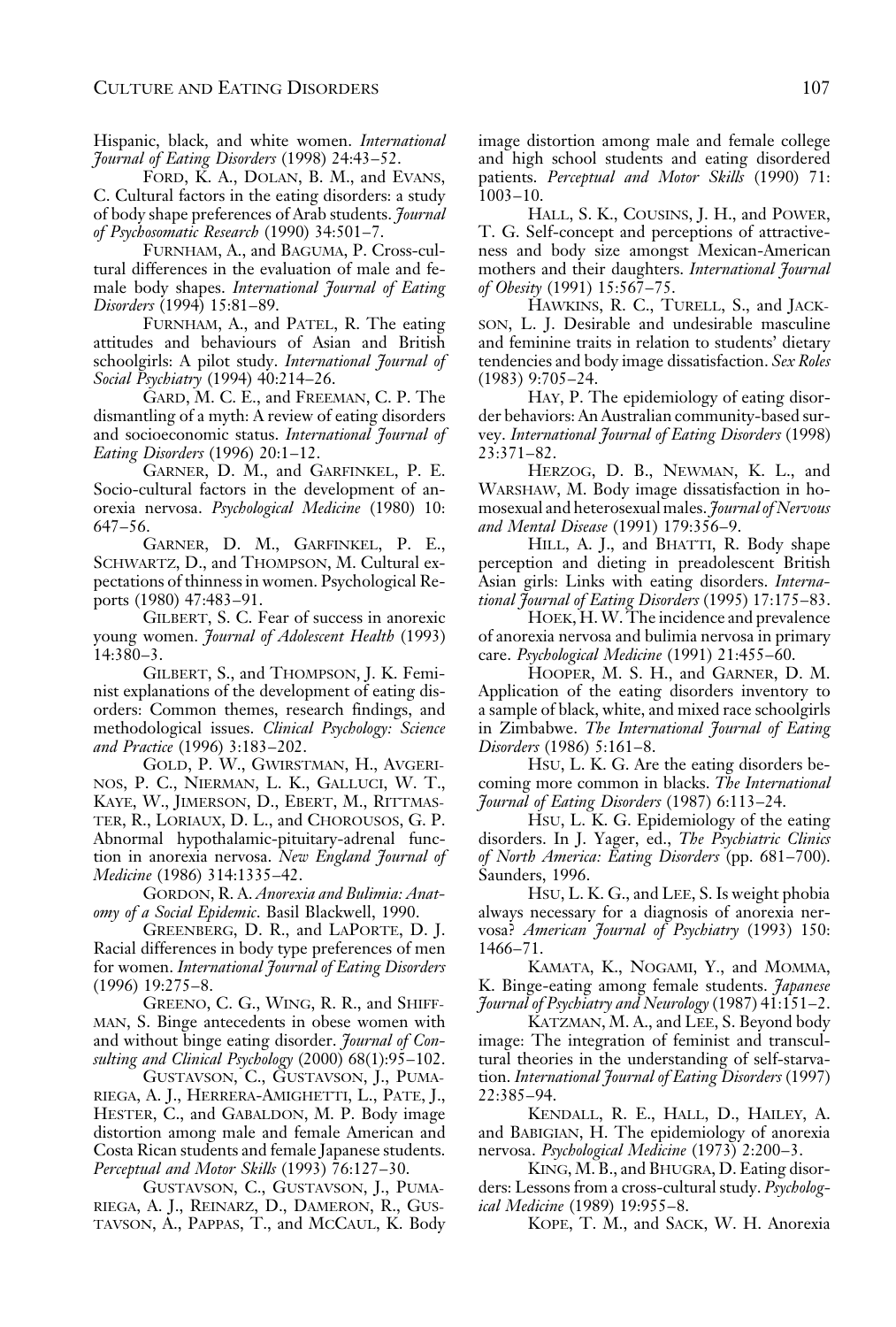nervosa in Southeast Asian refugees: A report on L. *Psychosomatic Families: Anorexia Nervosa in Con*three cases. *Journal of the American Academy of Child text*. Harvard University Press, 1978.

SUEMATSU, H., and ARAKI, S. Epidemiological in English-medium schools in Lahore, Pakistan.<br>data on anorexia nervosa in Japan. *Psychiatry Re-* International Journal of Eating Disorders (1992) 11: data on anorexia nervosa in Japan. *Psychiatry Re- International Arearch* (1996) 62:11–16. *search* (1996) 62:11–16.<br>
LACEY, J. H. Anorexia nervosa and a bear-MUMFORD, D. B., WHITEHOUSE, A. M.,

ded female saint. *British Medical Journal* (1982) 285:<br>1816–7.

LACEY, J. H., and DOLAN, B. M. Bulimia in *British Journal of Psychiatry* (1991) 158:222–8. British blacks and Asians: A catchment area study. *British Journal of Psychiatry* (1988) 152:73-9. ology of anorexia nervosa in young adolescence.

GIN, J. A. Eating disorders in American black men. 41:153.<br>
Fournal of National Medical Association (1987) 79: NASSER, M. Comparative study of the prev-*Journal of National Medical Association* (1987) 79:

W. S. Eating and general psychopathology in a sities. *Psychological Medicine* (1986) 16:621–5. sample of Caucasian and ethnic minority subjects.<br>
International Journal of Eating Disorders (1997) 21: dimension. Social Psychiatry and Psychiatric Epidemi-<br>
285–93.<br>
LE GRANGE, D., TELCH, C. F., and TIBBS, N.SSER, M. A p

LE GRANGE, D., TELCH1, C. F., and TIBIS,<br>
J. Esting attitudes and behaviors in 1,435 South Bisotrical footnotes. International domating at<br>
African Caucasian and non-Caucasian college stu-<br>
Disorders. American Journal of P

THEIM, E. H. Risk factors for eating disorders in among university students in Egypt. *British Journal* Greek- and Anglo-Australian adolescent girls. *In- of Psychiatry* (1977) 131:149–54. *ternational Journal of Eating Disorders* (1995) 17: OLIVARDIA, R., POPE, H. G., JR., MANG-

B., and PUMARIEGA, A. J. Assessment of risk of 152:1279-85.<br>eating disorders among adolescents in Appalachia. ONG, Y. L., TSOI, W. F., and CHEAH, eating disorders among adolescents in Appalachia.<br>Journal of the American Academy of Child and Adoles-

MINUCHIN, S., ROSMAN, B. L., and BAKER, *Journal* (1982) 23:255–61.

*and Adolescent Psychiatry* (1987) 26:795–7. MUMFORD, D. B., WHITEHOUSE, A. M., and CHOUDRY, I. Y. Survey of eating disorders

LACEY, J. H. Anorexia nervosa and a bear-<br>
male saint. *British Medical Journal* (1982) 285: and PLATTS, M. Sociocultural correlates of eating disorders among Asian schoolgirls in Bradford.<br>British Journal of Psychiatry (1991) 158:222-8.

LAWLOR, B. A., BURKET, R. C., and HOD- *Japanese Journal of Psychiatry and Neurology* (1987)

984–6.<br>I.E.GRANGE, D., TELCH, C. E., and AGRAS. female students of both London and Cairo univer-LE GRANGE, D., TELCH, C. F., and AGRAS, female students of both London and Cairo universal psychonathology in a sities. Psychological Medicine (1986) 16:621–5.

MILDRED, H., PAXTON, S. J., and WER-<br>TAIF, F., and BISHRY, Z. Psychiatric morbidity<br>ments, F., and BISHRY, Z. Psychiatric morbidity

WETH, B., and HUDSON, J. I. Eating disorders in<br>MILLER, M. N., VERHEGGE, R., MILLER, college men. American Journal of Psychiatry (1995) college men. *American Journal of Psychiatry* (1995)<br>152:1279–85.

*Journal of the American Academy of Child and Adoles-* J. S. A clinical and psychosocial study of seven cases *cent Psychiatry* (1999) 38:437–443. of anorexia nervosa in Singapore. *Singapore Medical*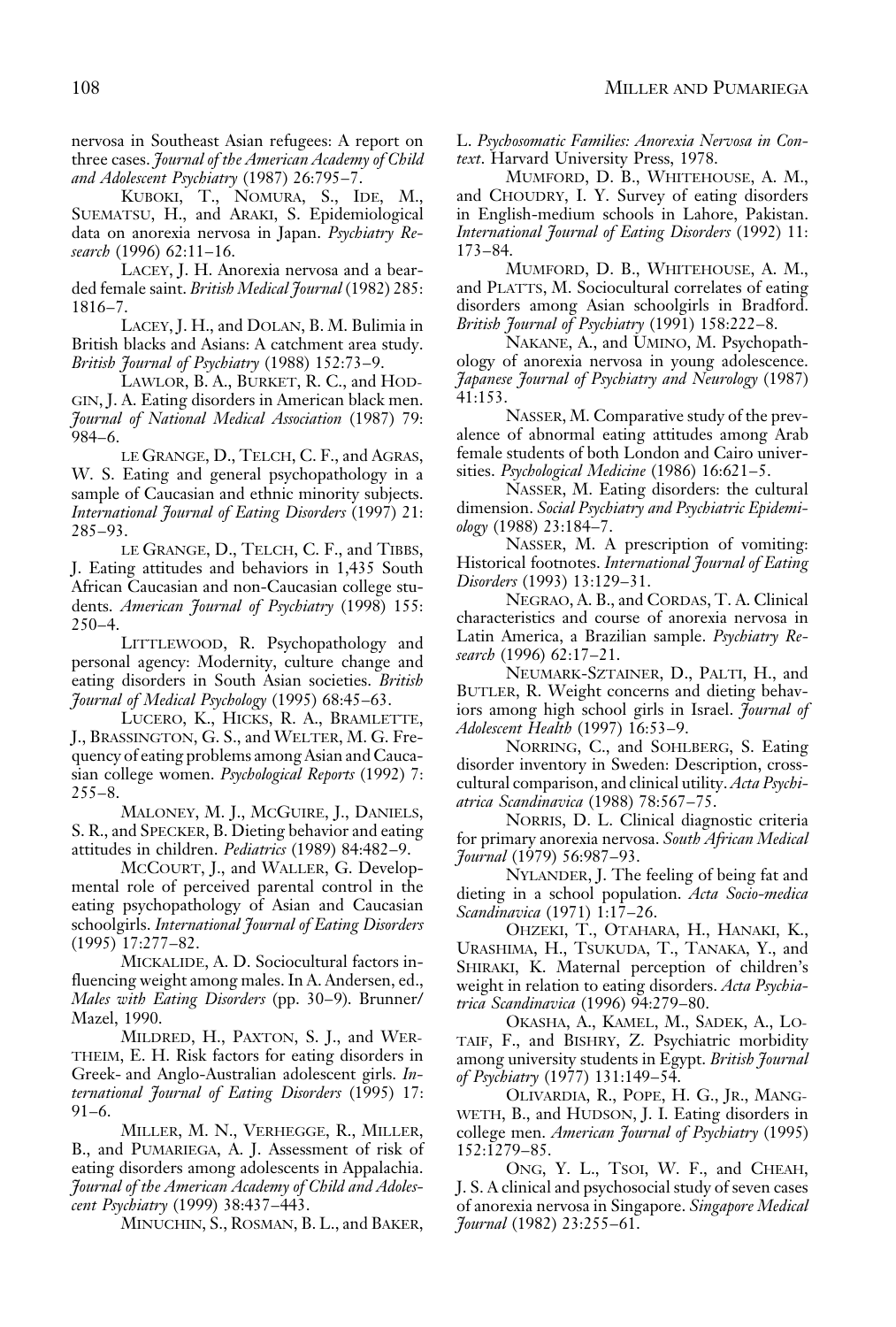and GARNER, D. Cross-cultural patterns in eating (1991) 10:133-42.<br>disorders: A review. *Journal of the American Academy* ROSEN, L. W., SHAFER, C. L., DUMMER, disorders: A review. *Journal of the American Academy* ROSEN, L. W., SHAFER, C. L., DUMMER, of Child and Adolescent Psychiatry (1992) 31:802–9. G. M., CROSS, L. K., DEUMAN, G. W., and MALMof Child and Adolescent Psychiatry (1992) 31:802-9.

TROVICH, J. L. Body image satisfaction, dieting girls. *Inter*<br>beliefs and weight loss behaviors in adolescent girls 7:807-11. beliefs and weight loss behaviors in adolescent girls 7:807–11.<br>and boys. *Journal of Youth and Adolescence* (1991) ROSEN, J. C., SILBERG, N. T., and GROSS, and boys. *Journal of Youth and Adolescence* (1991) 20:361-79.

bound syndrome? *Transcultural Psychiatric Research nal of Consulting and Consulting and Clinical Psychiatric Research* 305–8. *Review* (1983) 20:299–300.<br>PUMARIEGA, A. I. Acculturation and Eating **305–8.** ROWLAND, C. Anorexia and obesity. *Inter*-

Attitudes in Adolescent Girls: A Comparative and Correlational Study. *Journal of the American Acad*-<br> *emy of Child and Adolescent Psychiatry* (1986) 25: ages, body-size perceptions, and eating behaviors *emy of Child and Adolescent Psychiatry* (1986) 25:

PUMARIEGA, A. J. Body dissatisfaction women. *International Journal of Eating Disorders*<br>among Hispanic and Asian-American girls [Letter (1992) 12:291–9.<br>to the editor] *Journal of Adolescent Health* (1997) RUSSELL, G. F. to the editor]. *Journal of Adolescent Health* (1997)

PUMARIEGA, A. J., and CROSS, T. L. Cul-<br>tural competence in child psychiatry. In J. Noshpitz<br>and N. Alessi, eds., *Handbook of Child and Adolescent*<br>*Psychiatry* (Vol. 4, pp. 473–84). Wiley, 1997.<br>PUMARIEGA, A. J., EDWARDS

MITCHELL C. B. Anorexia nervosa in black adoles-<br>
RESSELL, G. H. The history of bulminal of the American Academy of Child Py-<br>
central and book of Treatment for Earling Disorders<br> *chiary* (1984) 23:111-4.<br>
Courses, Ja., G

K. F., HAYWARD, C., and TAYLOR, C. B. Ethnicity SNOW, J. T., and HARRIS, M. B. Disordered<br>and body dissatisfaction: Are Hispanic and Asian eating in Southwestern Pueblo Indians and Hispangirls at increased risk for eating disorders? *Journal* ics. *Journal of Adolescence* (1989) 12:329–36.

ROLLS, B. J., FEDOROFF, I. C., and GU-<br>Straus and Giroux, 1978. THRIE, J. F. Gender differences in eating behavior STEINHAUSEN, H. C. Transcultural com-

PATE, J. E., PUMARIEGA, A. J., HESTER, C., and body weight regulation. *Health Psychology*

PAXTON, S. J., WERTHEIM, E. H., GIB- BERG, S. R. Prevalence of pathogenic weight-con-BONS, K., SZMUKLER, G. I., HILLIER, L., and PE- trol behaviors among Native American women and TROVICH, J. L. Body image satisfaction, dieting girls. *International Journal of Eating Disorders* (1988)

J. Eating Attitudes Test and Eating Disorder In-PRINCE, R. Is anorexia nervosa a culture- ventory: Norms for adolescent girls and boys. *Jour-*

PUMARIEGA, A. J. Acculturation and Eating **ROWLAND, C. Anorexia and obesity**<br>
les in Adolescent Girls: A Comparative and *national Psychiatry Clinics* (1970) 7:37–137.

276–9.<br>PUMARIEGA. A. I. Body dissatisfaction women. International Journal of Eating Disorders

21:1.<br>PUMARIEGA A I and CROSS T L Cul-<br>Medicine (1979) 9:429-48.

nervosa in American blacks. *Journal of Psychiatric* SILVERMAN, J. A. Anorexia nervosa: Histor-<br>
Research (1985) 19:183–8.<br>
ROBINSON, T. N., KILLEN, J. D., LITT, P. E. Garfinkel, eds., *Handbook of Treatment for*<br>
I. F., H

eating in Southwestern Pueblo Indians and Hispan-

SONTAG, S. *Illness as Metaphor*. Farrar,